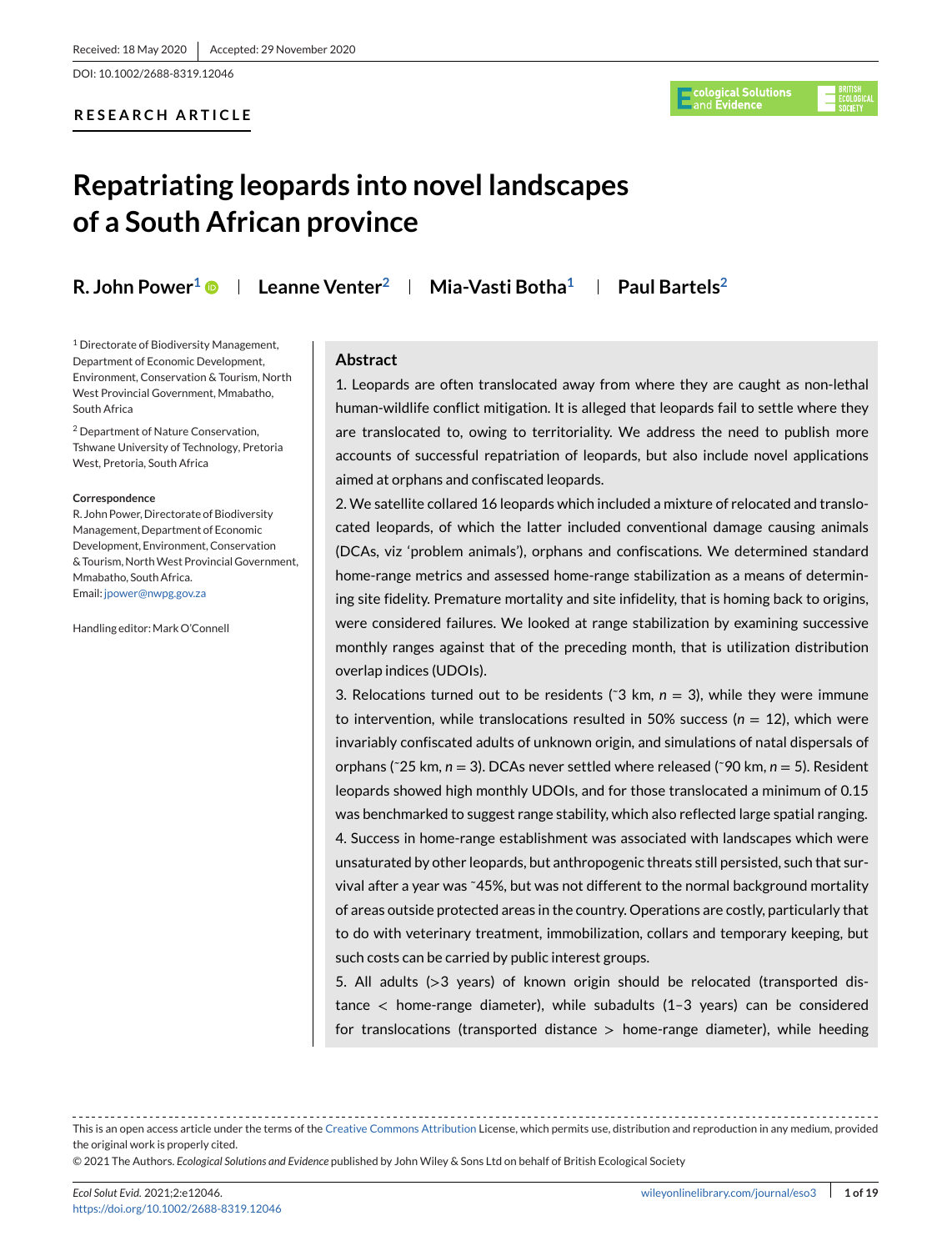ecological and genetic considerations, and not exceeding ˜400 km. Other non-lethal mitigation should however be considered before translocation of leopards is contemplated. These findings can be applicable to solitary felids with a similar social organization.

#### **KEYWORDS**

asymptotic home range, carnivores, felid conservation, human wildlife conflict, reintroduction, relocation, translocation, utilization distribution overlap indices overlap

# **1 INTRODUCTION**

Leopards *Panthera pardus* come into conflict with humans over their livestock or game that they keep (Cobb, [1981;](#page-16-0) Grimbeek, [1992;](#page-16-0) Mizutani, [1993;](#page-17-0) Swanepoel, [2008\)](#page-17-0), and thus landowners seek to either destroy them on their properties, or have them removed (Inskip & Zimmermann, [2009\)](#page-17-0). Since attitudes to carnivores have changed in the past decade, landowners may resort to non-lethal approaches (McManus et al., [2014\)](#page-17-0). One of the non-lethal options available is that of translocation, which entails the deliberate movement of an animal from one location to another (Athreya et al., [2007;](#page-16-0) Fontúrbel & Simonetti, [2011;](#page-16-0) Linnell et al., [1997\)](#page-17-0), which ostensibly mitigates potential human wildlife conflict at the site (Cobb, [1981;](#page-16-0) Hamilton, [1981;](#page-16-0) Linnell et al., [1997;](#page-17-0) Weise, [2016\)](#page-17-0).

For many years, it has been accepted that translocations of leopard into protected areas (PAs) is futile (Cobb, [1981;](#page-16-0) Mills, [1991\)](#page-17-0), simply owing to the fact that many of these translocations result in animals returning to an origin or simply continue being a nuisance elsewhere (Hamilton, [1981\)](#page-16-0). Hamilton [\(1981\)](#page-16-0), however, acknowledged that the failures were simply due to saturated populations in PAs, where it is sometimes forgotten that *some* of the leopards that were translocated by Hamilton [\(1981\)](#page-16-0) *did* in fact remain on some of the PAs (admittedly only two of seven males), though the technology at the time made for inconclusive outcomes. There has thus been a fixation to purport on failed translocations of leopard (Cobb, [1981;](#page-16-0) Hamilton, [1981;](#page-16-0) Mills, [1991\)](#page-17-0), while there have been notable strides in improving translocation success of leopards in subsequent years (Briers-Louw et al., [2019;](#page-16-0) Hayward et al., [2006;](#page-16-0) Weise et al., [2015\)](#page-18-0).

There has though been negative sentiment on leopard translocations, especially in human-dominated areas (Athreya et al., [2007\)](#page-16-0), where conflicts have even lead to human fatalities (Athreya, [2006\)](#page-16-0), leading to such policies being critically questioned (Athreya et al., [2011\)](#page-16-0). There, satellite-collared individuals have never been directly implicated in conflict, but given high human population densities, the potential is there (Odden et al., [2014\)](#page-17-0), though in Africa, at least, releases of the species are never contemplated in high human use areas.

This study emerged as a need to repatriate leopards which had been confiscated in a law enforcement operation ('Operation Dewclaw'; see Table [1\)](#page-2-0), where we were tasked to examine whether homing to the origin would indeed take place. At the time, there were suspicions that

leopard were being illegally caught to be laundered into the trophy hunting industry.

The project was expanded to include other routine translocations of putative problem animals too and to assess whether we can repatriate leopards to novel environments.

This work is important in the context of the oft purported failure of leopard translocations (Hamilton, [1981\)](#page-16-0), which in many cases was related to outdated technology, that is VHF radio-telemetry. In the interim, the use of more advanced satellite technology has allowed better clarification on translocation success and shown mixed success, with certain documented failures (Odden et al., [2014;](#page-17-0) Weilenmann et al., [2011\)](#page-17-0), while there have been notable successes too (Briers-Louw et al., [2019;](#page-16-0) McManus, [2009;](#page-17-0) Weise et al., [2015\)](#page-18-0), where , for example, 66.7% of translocated leopards successfully established home-ranges (HR) in Namibia (Weise et al., [2015\)](#page-18-0).

Defining translocation success has been debated and various criteria have been proposed ( Fischer & Lindenmayer, [2000;](#page-16-0) Fontúrbel & Simonetti, [2011;](#page-16-0) Linnell et al., [1997\)](#page-17-0), culminating in established standards (IUCN/SSC, [2013\)](#page-17-0). Leopard-specific studies share similar criteria, that is alleviating conflict at source, refraining from conflict at release site, site fidelity, no homing or exploratory behaviour, and to contribute to the gene pool (Briers-Louw et al., [2019;](#page-16-0) Weilenmann et al., [2011;](#page-17-0) Weise et al., [2015\)](#page-18-0), importantly in this, is HR stabilization, reproduction and survival past a year (Briers-Louw et al., [2019\)](#page-16-0).

Of published literature for reintroductions of radio-tracked leopards per study using older radio-telemetry there are sample sizes of one (Cristescu et al., [2013;](#page-16-0) Hayward et al., [2006;](#page-16-0) Weise et al., [2015\)](#page-18-0), two (Hamilton, [1976;](#page-16-0) Mondal et al., [2013\)](#page-17-0), and 10 leopards (Hamilton, [1981\)](#page-16-0) from which to examine this. However, in the era of satellite technology, the sample sizes per study have not improved much, and these include reintroductions of one in Botswana (Houser et al., [2011\)](#page-17-0); two into an Eastern Cape PA of South Africa (McManus, [2009\)](#page-17-0); then four into a Botswana PA (Weilenmann et al., [2011\)](#page-17-0); five in India (Odden et al., [2014\)](#page-17-0); and six into PAs of Malawi (Briers-Louw et al., [2019\)](#page-16-0) and Namibia (Weise et al., [2015\)](#page-18-0), respectively.

The premise for deciding upon suitable release sites for this species in South Africa's North West Province (NWP) was the paucity of leopard occurrence records. Since a province wide mammal-based inventory (2010–2013) used a leopard-specific survey design (Power et al., [2019\)](#page-17-0), it was assumed the species *should* have been detected if present. It is said too that leopard can be declared absent where a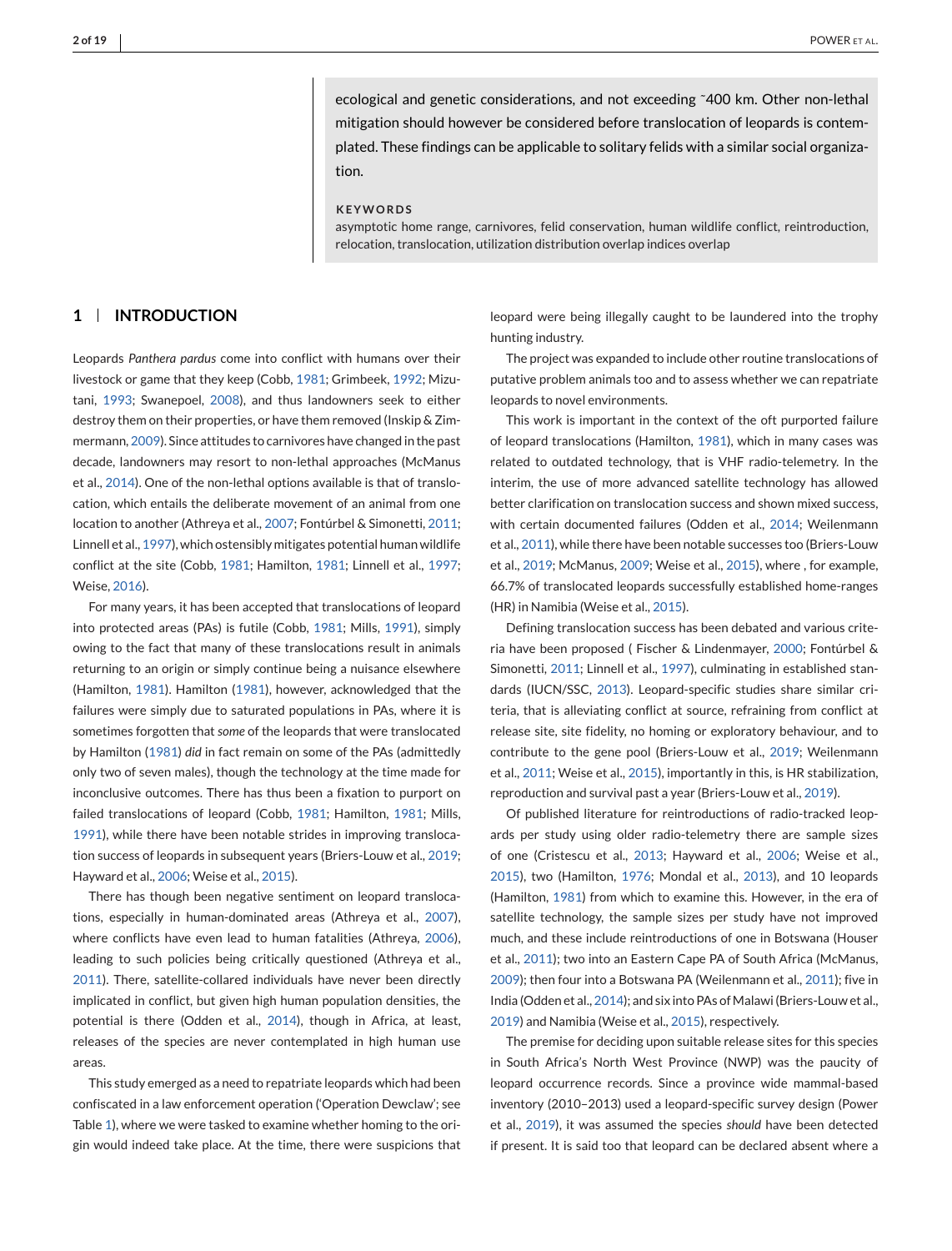<span id="page-2-0"></span>

|                                                                             | <b>Notes</b> | It may include a relocated/translocated leopard in a given location<br>where it has decided to home back  | Conventional 'problem leopard' as known to lay public and most are<br>familiar with this type                                                                                                                | collars are needed to determine origin, as perpetrators often insist<br>Animal kept temporarily until court order allows for release, and<br>on residency of the individual | Evidence of orphaning is determined from camera trap footage placed<br>which a mother should tend to it. Leopards are released when old<br>at the individual's location for a period of time that exceeds that<br>enough (>2 years) with a collar                                                                         | These include snared individuals, and those which have damaged their<br>teeth, and they are released and monitored                                   |
|-----------------------------------------------------------------------------|--------------|-----------------------------------------------------------------------------------------------------------|--------------------------------------------------------------------------------------------------------------------------------------------------------------------------------------------------------------|-----------------------------------------------------------------------------------------------------------------------------------------------------------------------------|---------------------------------------------------------------------------------------------------------------------------------------------------------------------------------------------------------------------------------------------------------------------------------------------------------------------------|------------------------------------------------------------------------------------------------------------------------------------------------------|
| The different management categories of the translocated leopards in the NWP | Definition   | Leopard captured or not, but indefinitely lives in a specific location as a<br>resident in the population | Leopard captured, either by the department or a private individual, and<br>the purpose of capture is related to damage it has done, by killing<br>or game, and landowner wishes for its removal<br>livestock | Leopard obtained, and kept for forensic reasons, as animal has been<br>confiscated from a person illegally keeping them and authorities<br>attempt to release it somewhere  | or killed. Natal origin is the location where they were first<br>pre-weaned/not reached independence, and are without doubt<br>Leopard obtained/captured, where it was clear that they were<br>proven to be without their mother, who has ostensibly been<br>captured when pre-weaned juveniles $(<$ 3 months)<br>removed | undergoes treatment and rehabilitation in temporary captivity,<br>Leopard obtained/captured, which has endured an injury and<br>before later release |
|                                                                             | Origin       | Known                                                                                                     | Known                                                                                                                                                                                                        | Unknown                                                                                                                                                                     | Known/Unknown                                                                                                                                                                                                                                                                                                             | Known/Unknown                                                                                                                                        |
| TABLE 1                                                                     | Type         | Resident                                                                                                  | Damage causing animal                                                                                                                                                                                        | Confiscated                                                                                                                                                                 | Orphaned                                                                                                                                                                                                                                                                                                                  | Rehabilitating                                                                                                                                       |

. **3 of 19**  $\vert$  3 of 19

camera-trapping effort of at least 500 trap nights is done (Ngoprasert et al., [2012\)](#page-17-0), and some of the vegetation types of NWP had no detections despite  $>$  ~1600 trap nights (Figure [1;](#page-3-0) Power et al., [2019\)](#page-17-0), thus these areas were earmarked as ideal release areas. It was further acknowledged that the species was likely not absent entirely, but thought to be either unsaturated or functionally extinct, as is a wellestablished hypothesis outside PAs (Balme et al., [2010;](#page-16-0) Marker & Dickman, [2005;](#page-17-0) Rosenblatt et al., [2016\)](#page-17-0).

Notwithstanding anthropogenic pressures outside PAs, and the need to mitigate conflict, it was assumed there would be only nominal human disturbance on the edges of smaller PAs  $\langle$ <300 km<sup>2</sup>), and these areas would have territorial vacancies (Balme et al., [2010](#page-16-0) ; Hamilton, [1981\)](#page-16-0), such that site fidelity would likely occur, and sufficient conspecifics would ensure site attraction (Hayward, Adendorff et al., [2007a;](#page-16-0) Smith & Peacock, [1990\)](#page-17-0).

We aimed to assess successful establishment of leopards in release areas, that is site fidelity. Our objectives were to (a) assess whether leopard remained in the proximity of the release area and ascertain that HR stabilization took place.

Given this, we appraised the success of leopard reintroductions by examining (a) reproduction, whether by males or females, which would be a proxy for territoriality, and (b) survival after the first year of monitoring. From this we would address the appropriateness of translocations.

# **2 MATERIALS AND METHODS**

The NWP is covered by the savanna biome in the northern parts (Figure [1\)](#page-3-0), and it experiences a subtropical to semi-arid climate (Mucina & Rutherford, [2006\)](#page-17-0), and agriculture and mining are prominent economic activities in NWP.

Leopards were either caught using standard walk-in cage traps, or they were confiscated from perpetrators illegally keeping them. Damage causing animals (DCAs) were mostly captured and then collared (Table 1).

Leopards were immobilized using standard chemical immobilization for the species (McKenzie, [1993\)](#page-17-0). A CO $_2$  powered Dan-inject $^\circledR$  dart gun pressure set for ˜5 m was used to immobilize leopards with Zoletil (Zoletil 100<sup>®</sup>, Virbac RSA, Halfway House), with dosages of 5 mg/kg (Bertram & King, [1976\)](#page-16-0), administered by a qualified veterinarian or one of the authors experienced in this (in a veterinarians presence).

Every individual was sexed and aged using both physical appearance (Balme et al., [2012\)](#page-16-0) and tooth wear (Stander, [1997\)](#page-17-0), and we classed adult females and males, as above 2 and 3 years, respectively (*adapted after* Bailey, [1993;](#page-16-0) Swanepoel, [2008\)](#page-17-0).

Most leopards were collared using dual VHF/GPS/ Iridium satellite collars (African Wildlife Tracking cc, 106 Nuffield Street, Rietondale, Pretoria, South Africa), while one of these had a release mechanism.

One animal was collared with a Sirtrack GSC-275-D GPS Iridium collar (Sirtrack/Lotek, 8A Goddard lane, Havelock North, 4130, New Zealand, provided by Globals Supplies), which was releasable within 15 months. One collar was based on vehicle-tracker technology and registered locations for every movement made (TractGroup, Unit 8,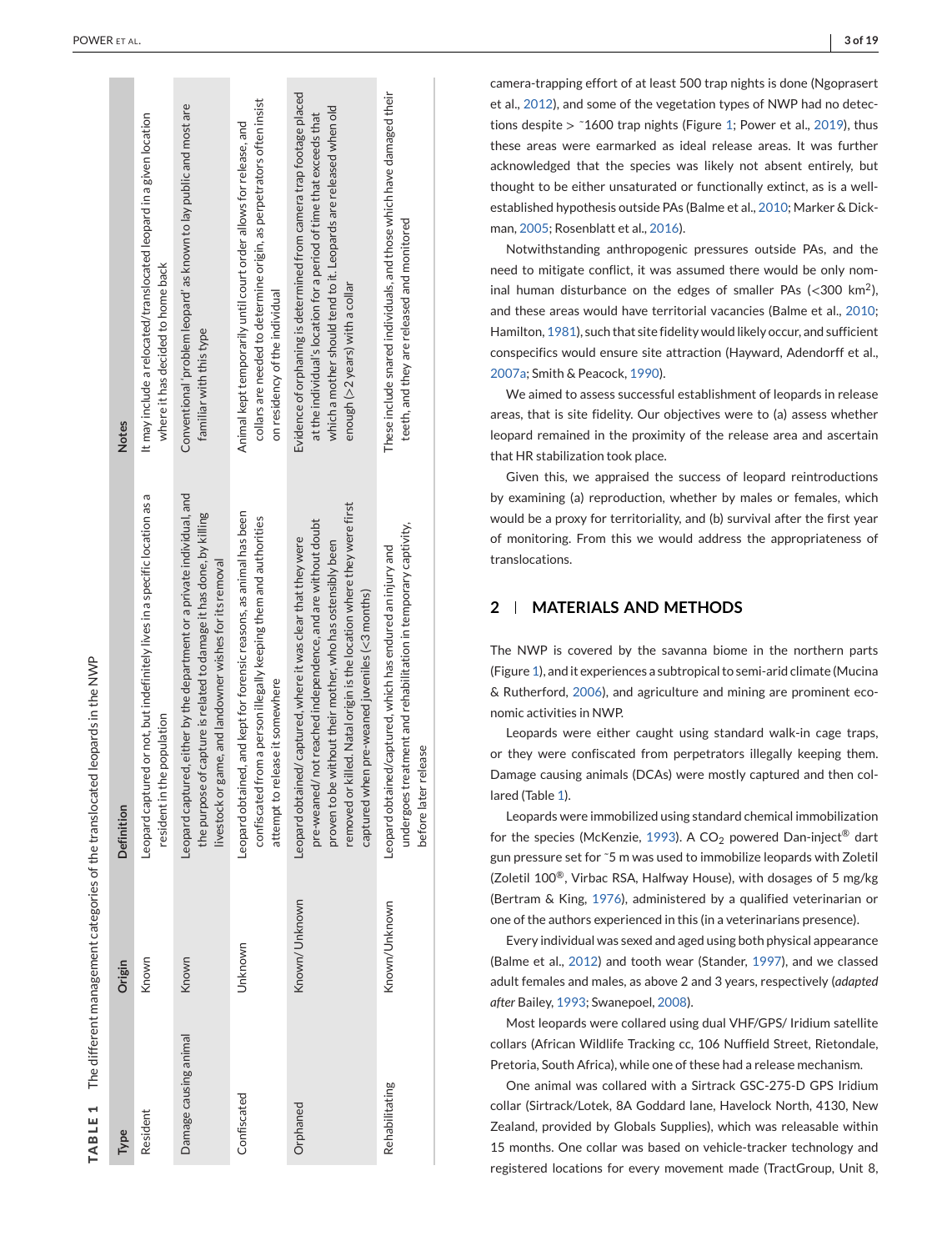<span id="page-3-0"></span>

**FIGURE 1** The North West province is situated in north-central South Africa

Block A, Blueberry Office Park, Apple street, Honeydew, Johannesburg, 2040, South Africa). No collar exceeded the maximum of 5% of body weight (Amlaner & Macdonald, [1980\)](#page-16-0).

The locations of all animals registered four times per day. The times 00:00, 06:00, 12:00, and 18:00 were selected (*after* Swanepoel, [2008\)](#page-17-0), while the Sirtrack collar registered hourly intervals, and the Tractgroup collar registered multiple points when active, and these were reduced to 6-h intervals for comparability.

Leopards were transported in ventilated transport crates, and if not released immediately, leopards were kept in temporary captivity (McKenzie, [1993\)](#page-17-0), and the South African National Standards (SANS 1884-3:2008) adhered to as policy. If young  $\langle$  <2 years), we awaited for maturity (> 2 years), for release, or the outcomes of court orders for release. Temporary keeping facilities were registered with the province and adhered to the keeping specifications, while the same could not be said of facilities where they were initially kept illegally, where in one situation, the dimensions were the same as that of the animal.

Study animals were of overlapping categories (cf. Weise et al., [2015;](#page-18-0) Table [1\)](#page-2-0), and categories could be compared against one another.

Sixteen leopards were obtained for collaring, release and monitoring (Table [2\)](#page-5-0). Leopards were released into all PAs where they

occur (Figure 1), as reinforcement to existing, but low-density populations (IUCN/SSC, [2013\)](#page-17-0), and for the sake of the monitored individuals we focused on the following release areas: (a) the Magaliesberg and Marico protected environments, (b) North West Parks Board (NWPB) Reserves of Kgaswane Mountain Reserve and Borakalalo National Park and (c) the privately owned Khamab Kalahari Reserve.

The Utilization Distribution (UD) (Van Winkle, [1975\)](#page-17-0) was determined as the kernel density estimate where areas were estimated using the kernelUD function from the adehabitat package in R (R-Core Team [2014\)](#page-17-0).

We calculated HRs in ArcGIS (ESRI, [2019\)](#page-16-0), and where a dispersal or translocation took place discrete areas were examined. We compared across the different categories and grouped confiscated and rehabilitated animals as translocated animals for comparability (cf.Weise et al., [2015\)](#page-18-0).

The nature of translocations followed established protocols (*after* IUCN/SSC, [2013\)](#page-17-0), while a relocation was defined as a translocation less than the maximal diameter of the specific gender's HR, based on ecological or geographic benchmarks.

Success was gauged when (a) HR stabilization took place or that (b) the leopards remained for at least a year on the release area, that is property or reserve.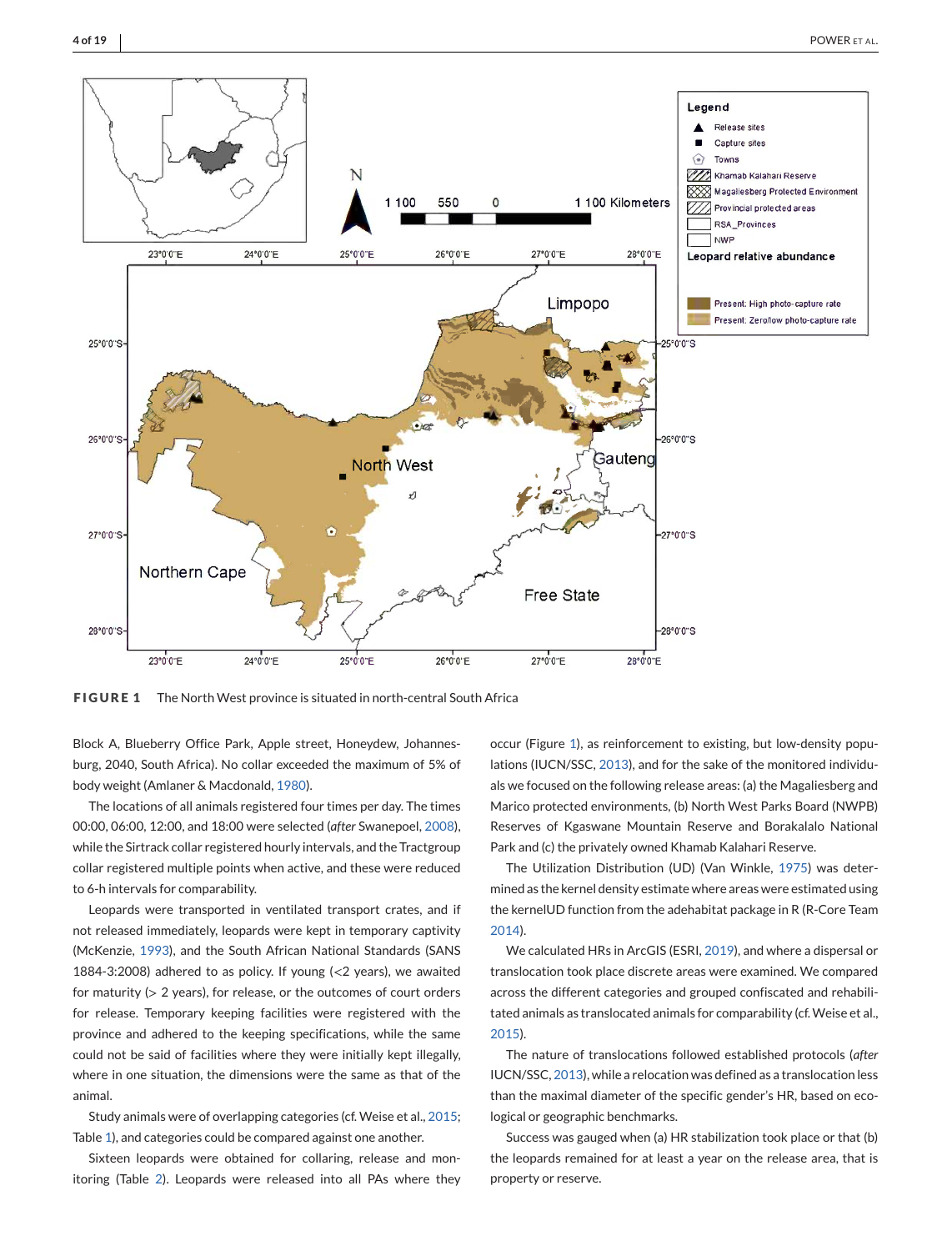For relocated or translocated individuals, successful HR establishment was deemed to have occurred when HRs stabilized and were within at *most* one HR diameter away from the release sites.

We worked out monthly Home-Range Overlap Indices (HROIs) and Utilization Distribution Overlap Indices (UDOIs) using the approach of Fattebert et al. [\(2016\)](#page-16-0), but we used shorter temporal periods, that is 30 days and worked out HR overlap based on the previous month's usage.We benchmarked translocated leopards' HRs against that of residents to determine HR stabilization.

We looked at proximity of the release sites (Norton & Lawson, [1985;](#page-17-0) Weise et al., [2015\)](#page-18-0), and whether the release area was within the 50% and 95% kernel HRs or not. Scaled HR diameters were measured at distances progressively away from an origin (*after* Fattebert et al., [2015\)](#page-16-0) to a release site. If within this area, this would be seen as a successful establishment, while any scaled HR diameter away from this, progressively less so, until the extreme of returning to the known origin, which would be a certain scaled distance away from the release site.

Success was also evaluated in terms of whether there was survival until HR stabilisation, and whether reproduction had occurred by males or females (*after* Briers-Louw et al., [2019;](#page-16-0) Weise et al., [2015\)](#page-18-0).

Reproduction was determined by assessing suspected den sites using GPS clusters (cf. Swanepoel, [2008\)](#page-17-0), and we placed camera traps. We used 10 Bushnell (model 119437C, Bushnell Trophy CamTM, USA), two Cuddebacks (Cuddeback® Digital, Model C, Multiple flash, Green Bay, WI, USA) and one Scoutguard camera trap (Scoutguard Digital scouting camera trap, UM562, with MMS via GPRS, 17 Expansion street, Molendinar, Australia), which were also used to determine presence after the satellite component failed, along with radio-telemetry. We used a VHF receiver (R-1000 telemetry, Communications Specialists, Inc, 426 West Taft Avenue, Orange, CA, USA), with a four element yagi-receiving antenna to confirm activity on release areas.

Decollaring was planned for the non-releasable collars, a year after deployment, and longer if there was sufficient battery life on the collar, and GPS clusters of kills were located (Pitman et al., [2013;](#page-17-0) Swanepoel, [2008\)](#page-17-0), and cage traps were placed for recapture and collar removal, with the same sedation procedure employed.

# **3 RESULTS**

Two leopards registered no HR data, as one died prematurely, and the other lost its collar. HR sizes were calculated for all remaining leopards (SuppInfo Figures [2–4\)](#page-6-0) and presented (Figures [2–4\)](#page-6-0). All leopards had their collars removed [\(https://www.youtube.com/watch?v=](https://www.youtube.com/watch?v=qlWj9ugBMUQ) [qlWj9ugBMUQ\)](https://www.youtube.com/watch?v=qlWj9ugBMUQ), except two females which evaded capture even after repeated trap conditioning.

Excluding releases at suspected natal origins ( $n = 3$ ), and relocations, actual mean translocation distance of known-origin animals was 90.8±65 km (*n* = 5, range 33-194 km).

Natal area translocations of subadults was  $24.7 \pm 22$  km (2-46 km,  $n = 3$ ), while relocations were on average  $3 \pm 4$  km (0.1-8 km,  $n = 3$ ), which invariably turned out to be resident animals (Figures [3](#page-8-0) and [4\)](#page-10-0).

Residents which were relocated (Figure [5\(b\)\)](#page-14-0), and DCAs having returned to their origins (Figure  $5(d)$ ), had minimum UDOIs and HROIs of 0.15 (Figure [5\(b, d\)\)](#page-14-0) and 0.4 (SuppInfo Figure [5\)](#page-14-0), respectively, and so this was used as the benchmark to determine HR stabilization in translocated leopards (Table [3\)](#page-12-0). Translocated leopards of unknown origin had wide variation in HROIs, despite initial stabilizing (Figure  $5(a)$ ), which may be due to large HR sizes (Figure [2\)](#page-6-0).

A cost breakdown was determined for each individual (SuppInfo Table 4) and summarized (Table [4\)](#page-13-0).

As for the success of translocations, where stabilized HR is formed within one HR diameter of the release areas, or animals were present on release areas, this was the case for three of five females ( $n = 5$ , see Tables [3](#page-12-0) and [4\)](#page-13-0), while for males, this was three out of seven  $(n = 7)$ . Altogether across all leopards this would be a 50% success (cf. Weise et al., [2015\)](#page-18-0), when excluding relocation of residents (Table [3\)](#page-12-0). When looking at survival, this tracked HR stabilization in males, but in the case of females this became two out of five, resulting in survival after a year across all leopards to be  $45.4\%$  ( $n = 11$ , Table [4\)](#page-13-0).

Leopards kept in temporary captivity >100 days were for the most part successful in establishing HRs (Tables [2](#page-5-0) and [3\)](#page-12-0), while also more costly (Table [4\)](#page-13-0). Translocated leopard of unknown origin and rehabilitated orphans successfully established HRs (Table [3,](#page-12-0) Figures [2](#page-6-0) and [3\)](#page-8-0), while translocated DCAs were not successful (Table [3;](#page-12-0) Figures [3](#page-8-0) and [4\)](#page-10-0) as they either homed back to where they came from, or died on the release sites owing to intraspecific competition or from wire snares (Table [3\)](#page-12-0). The least expensive intervention was to relocate leopards, being half that of translocations (Table [4\)](#page-13-0).

# **4 DISCUSSION**

The *status quo* remains unchanged that translocating (not relocating) problem leopards has limited success – at least in this study, and at a regional level, that is a South African province.

This is not to say that success cannot be garnered elsewhere as there are many agencies that allude to success, while the most convincing documented successes in a province of a similar size are those in the Eastern Cape (Hayward et al., [2006;](#page-16-0) McManus, [2009\)](#page-17-0). Beyond South Africa, the long distance translocations into Malawian (Briers-Louw et al., [2019\)](#page-16-0) and Namibian reserves (Weise et al., [2015\)](#page-18-0) are resounding successes of what appear to be problem leopards being translocated elsewhere.

We advocate release site fidelity (Briers-Louw et al., [2019;](#page-16-0) Hamilton, [1981;](#page-16-0) Weilenmann et al., [2011\)](#page-17-0), though desirable, site fidelity was not considered a prerequisite for translocation success in the Namibian study, as there, free choice of movement was permitted (Weise et al., [2015\)](#page-18-0). It is argued that a carnivore moving out of its recipient area may not necessarily constitute a failure if the animal had little impact on its environment (Weise, [2016\)](#page-17-0). In our case if not exactly in the confines of a PA where the animal was released, we considered relatively nearby to be a good enough proxy using the HR diameter as a yardstick (Table [3\)](#page-12-0). Ultimately, the desired outcome for reintroduction success is for released individuals to exhibit no signs of homing behaviour,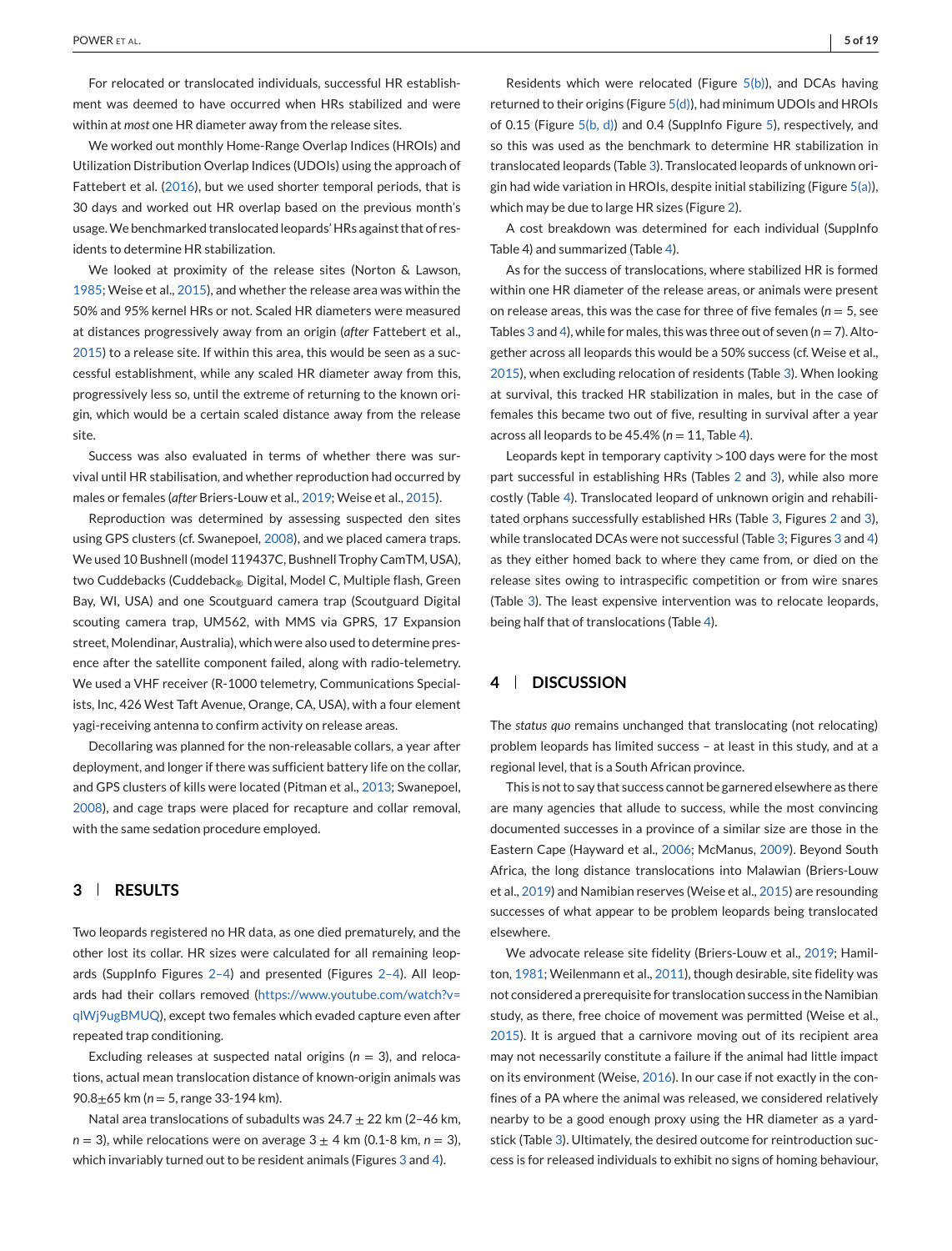| I                                                     |
|-------------------------------------------------------|
|                                                       |
|                                                       |
|                                                       |
|                                                       |
|                                                       |
|                                                       |
| ،<br>،                                                |
|                                                       |
|                                                       |
|                                                       |
| ֕                                                     |
|                                                       |
| י                                                     |
|                                                       |
| Í                                                     |
|                                                       |
|                                                       |
|                                                       |
|                                                       |
|                                                       |
|                                                       |
|                                                       |
|                                                       |
|                                                       |
|                                                       |
|                                                       |
|                                                       |
|                                                       |
|                                                       |
|                                                       |
|                                                       |
|                                                       |
|                                                       |
|                                                       |
| ١                                                     |
|                                                       |
|                                                       |
|                                                       |
|                                                       |
|                                                       |
|                                                       |
|                                                       |
|                                                       |
| ļ                                                     |
|                                                       |
|                                                       |
|                                                       |
|                                                       |
|                                                       |
| $\overline{6}$                                        |
|                                                       |
|                                                       |
| I<br>١                                                |
| Į                                                     |
| j<br>Ì                                                |
| ֧֧֧֧֧֧֚֚֚֚֚֚֚֚֚֚֚֚֚֚֚֚֚֚֚֚֚֚֚֚֚֚֝֬֝֓֝֓֝֓֝֓֝<br>í<br>I |
| ı                                                     |
|                                                       |

<span id="page-5-0"></span>

|                  |        |                                         |             |                                         |                                                                                                                 | Days in                |                        |                                            |                           |
|------------------|--------|-----------------------------------------|-------------|-----------------------------------------|-----------------------------------------------------------------------------------------------------------------|------------------------|------------------------|--------------------------------------------|---------------------------|
| Code             | Sex    | Age class                               | Age (years) | Category                                | Origin                                                                                                          | temporary<br>captivity | Collar/Release<br>date | Release site                               | Translocation<br>distance |
| LM01             | Male   | Adult                                   | $3 - 4$     | Forensic, confiscated                   | Unknown, illegally kept in<br>Lichtenburg                                                                       | $\circ$                | Feb-14                 | Kgaswane Mountain Reserve,<br>Magaliesberg |                           |
| LF <sub>02</sub> | Female | Adult                                   | $3 - 4$     | Forensic, confiscated <sup>a</sup>      | Unknown, illegally kept in<br>Lichtenburg                                                                       | 103                    | $May-14$               | Mountain Sanctuary Park,<br>Magaliesberg   |                           |
| LF <sub>03</sub> | Female | Adult                                   | $7 - 8$     | Forensic, confiscated <sup>b</sup>      | Unknown, illegally kept in<br>Lichtenburg                                                                       | 182                    | Aug-14                 | Mountain Sanctuary Park,<br>Magaliesberg   |                           |
| LF04             | Female | Adult                                   | $2 - 3$     | Resident                                | Jabulani Game Ranch, Atlanta                                                                                    | $\circ$                | Sep-14                 | Jabulani Game Ranch, Atlanta               | 0.1                       |
| LM05             | Male   | Adult                                   | $3 - 4$     | Forensic, confiscated                   | Unknown, suspected Lephalale,<br>Limpopo?                                                                       | 455                    | Feb-15                 | Elandsberg, Assen                          |                           |
| LM06             | Male   | Adult                                   | $3 - 4$     | DCA, translocated <sup>b</sup>          | Tribal areas, Zandfontein/<br>Vaalkop dam area                                                                  | $\overline{17}$        | $Jan-15$               | Kgaswane Mountain Reserve,<br>Magaliesberg | 37                        |
| LF07             | Female | Adult                                   | $2 - 3$     | DCA, relocated                          | Draaifontein, Groot Marico area                                                                                 | $\circ$                | Aug-15                 | Bokkraal north, Groot Marico area          | $\infty$                  |
| LM08             | Male   | Adult                                   | $4 - 5$     | DCA, translocated <sup>b</sup>          | Veekraal, north of Brits, near<br>Sable Ranch                                                                   | 26                     | Sep-15                 | Borakalalo National Park                   | 33                        |
| LFO9             | Female | Adult                                   | $2 - 3$     | DCA, translocated                       | Kudu hills, Stella                                                                                              | 133                    | $J$ un-16              | Khamab Kalahari Reserve                    | 194                       |
| LM10             | Male   | Subadult                                | $2 - 3$     | Forensic, confiscated,<br>rehabilitated | Unknown, suspected Brits                                                                                        | 646                    | $Jul-16$               | Khamab Kalahari Reserve                    |                           |
| LM11             | Male   | Subadult                                | $2 - 3$     | rehabilitated<br>Orphaned and           | Olifantspoort, south of<br>Magaliesberg                                                                         | 565                    | Mar-17                 | Nooitgedacht, Magaliesberg                 | 26                        |
| LM12             | Male   | Subadult                                | $2 - 3$     | rehabilitated<br>Orphaned &             | Olifantspoort, south of<br>Magaliesberg                                                                         | 561                    | Mar-17                 | Olifantspoort, south of<br>Magaliesberg    | 2                         |
| LM13             | Male   | Adult                                   | $3 - 4$     | Resident                                | Jabulani Game Ranch, Atlanta                                                                                    | $\circ$                | $Oct-17$               | Jabulani Game Ranch, Atlanta               | $\overline{ }$            |
| LM14             | Male   | Adult                                   | $6 - 7$     | DCA, translocated                       | Tribal areas, Welgewaagd/<br>Molorwe, north-west of<br>Pilanesberg                                              | $\circ$                | Aug-18                 | Nooitgedacht, Magaliesberg                 | 102                       |
| LF15             | Female | Adult                                   | $2 - 3$     | rehabilitated<br>Orphaned &             | Klipkop, north of Brits                                                                                         | 490                    | Nov-18                 | Mountain Sanctuary Park,<br>Magaliesberg   | 46                        |
| LF16             | Female | Adult                                   | $2 - 3$     | DCA, translocated                       | Mareetsane, west of Mahikeng                                                                                    | $\circ$                | $Sep-19$               | Molopo river, Mabule, west of<br>Mahikeng  | 88                        |
|                  |        | <b>Dental treatment before release.</b> |             |                                         | a Treated for snare wound, 24 September 2014, hospitalized, repatriated on 5 October 2014 (Power et al., 2020). |                        |                        |                                            |                           |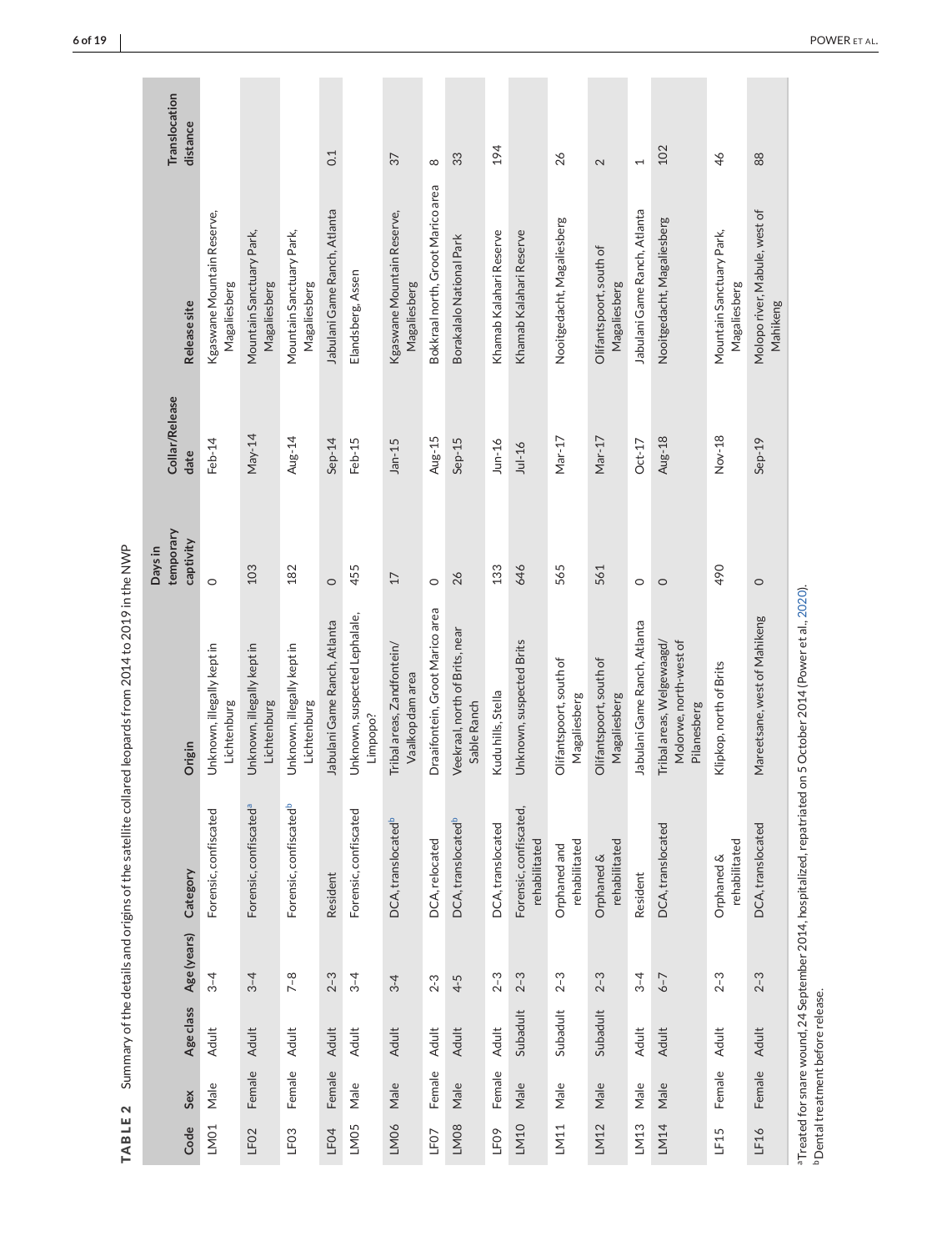<span id="page-6-0"></span>

**FIGURE 2** HRs of leopards in the Magaliesberg mountain range, with dark (50% kernel), and light grey (95% kernels) for translocations of (a) LF02 (Jun-14 to Nov-15), (b) LF03 (Aug-14 to Jan-15), (c) LF15 (Nov-19 to Jul-20) and (d) two brothers, LM11 and LM12 (Mar-18 to Aug-18). Natal origins, capture and release sites are indicated, as are arithmetic mean centres of HRs and sites of denning and death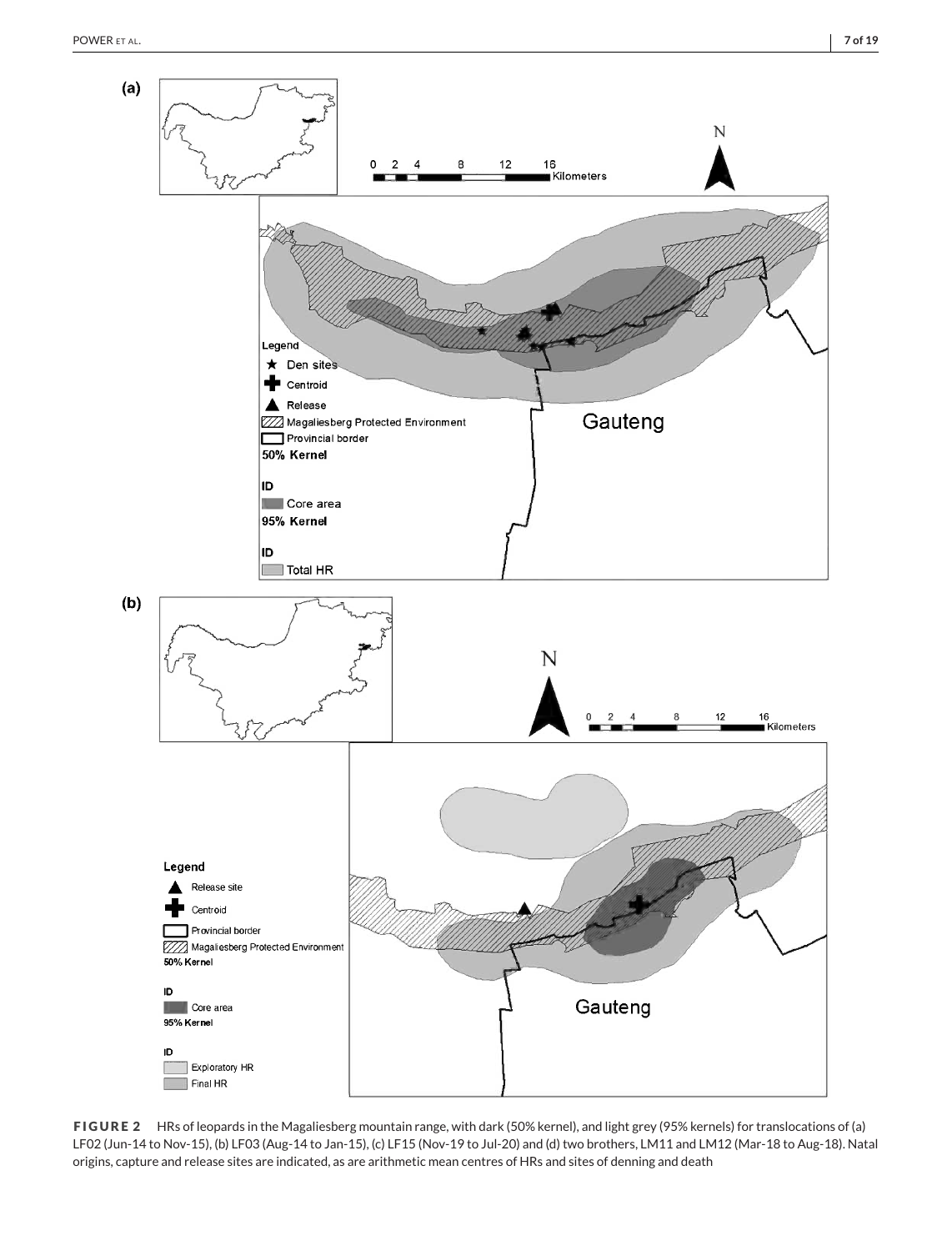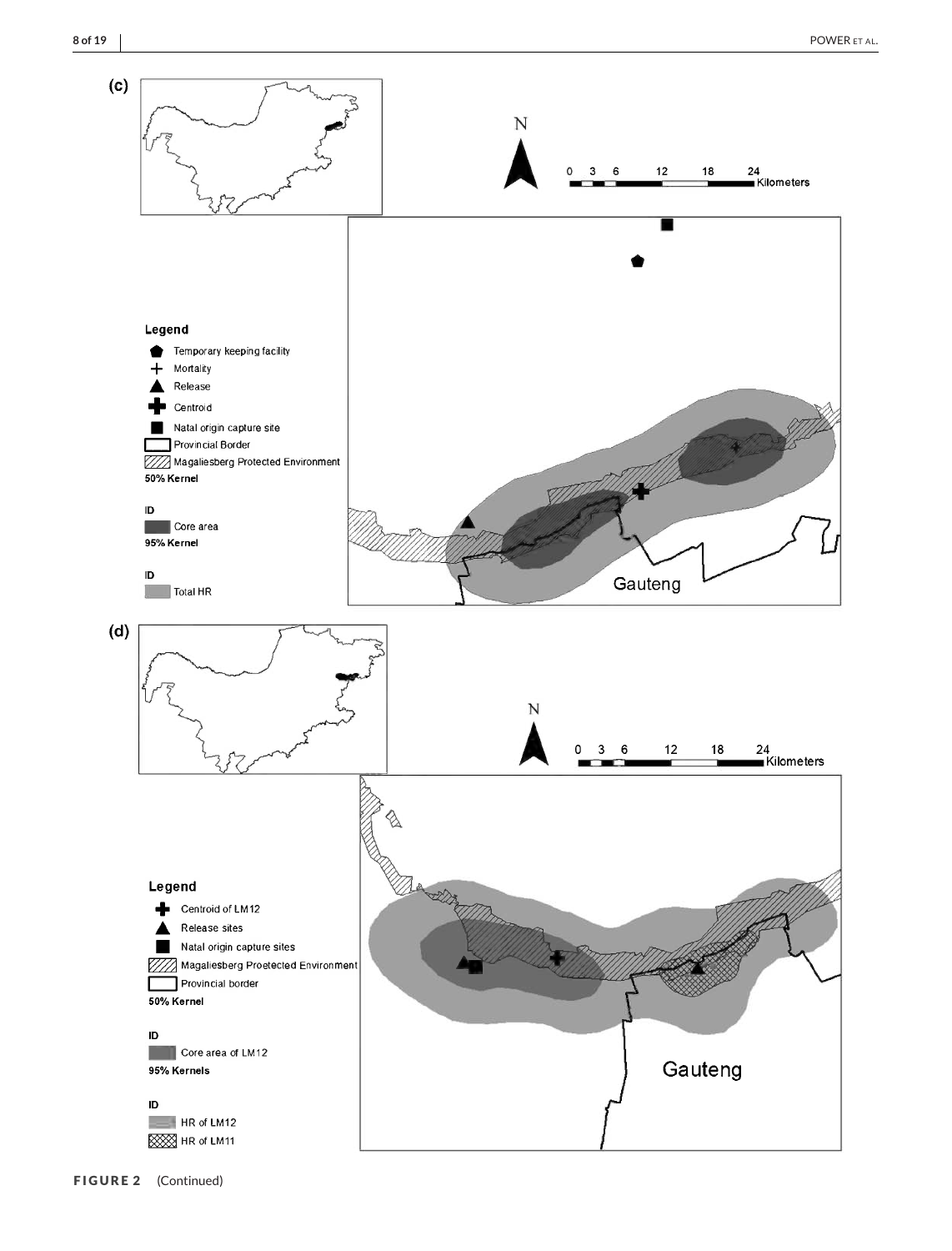<span id="page-8-0"></span>

**FIGURE 3** HRs of multiples leopards in north-eastern NWP, with dark (50% kernel) and light grey (95% kernels) for translocations of (a) LM05 (Feb-15 to Aug-15), (b) LM08 (Sep-15 to Apr-16), relocations of LF04 (Sep-14 to Aug-15) and LM13 (Oct-17 to Nov-17) and translocations of (c) LM06 (Jan-15 to Apr-15) and LM14 (Aug-18 to Sep-18). Capture and release sites are indicated, as are arithmetic mean centres of HRs and sites of death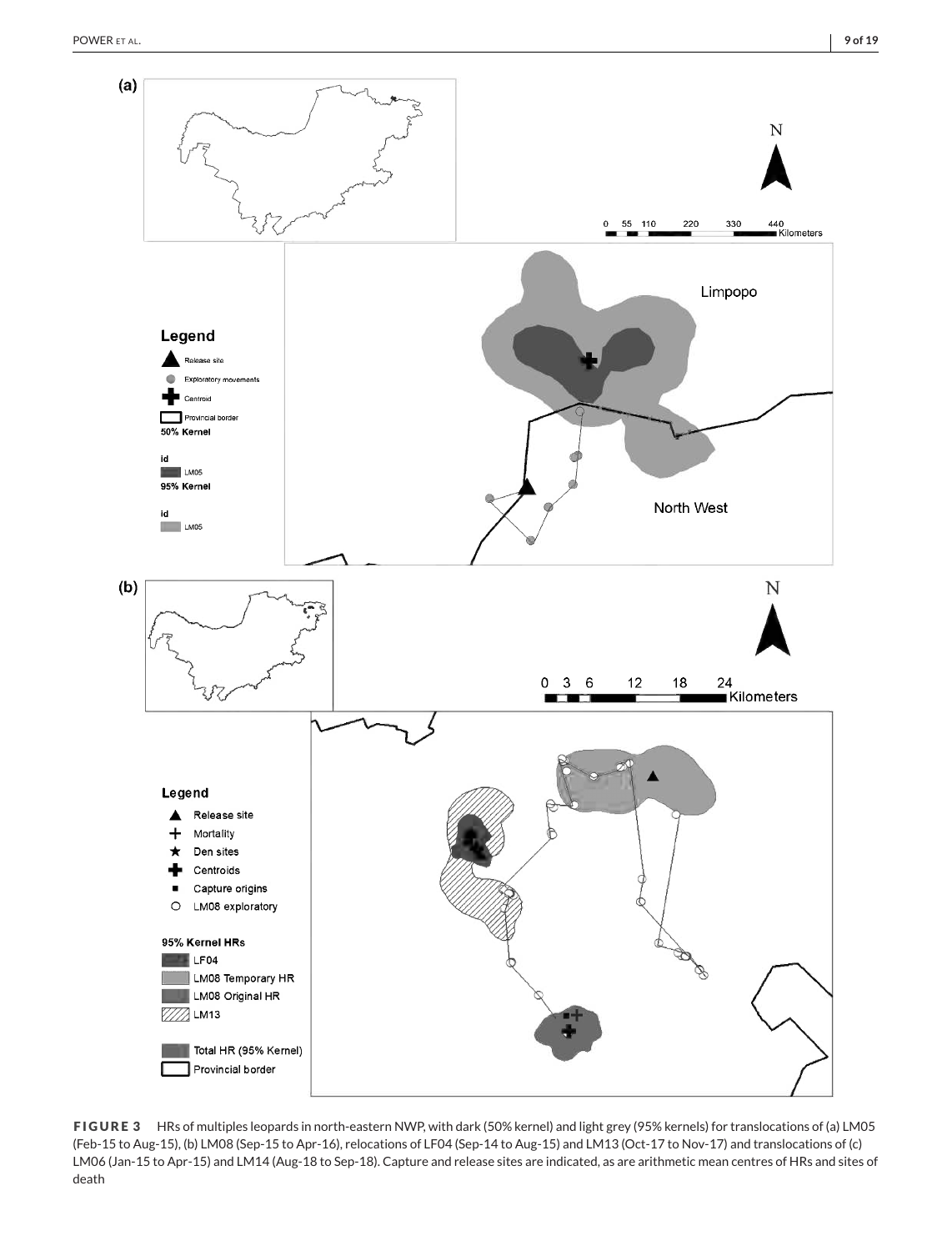

**FIGURE 3** (Continued)

display little initial exploratory movements, remain in the release area and ultimately establish a permanent HR as a resident (Briers-Louw et al., [2019;](#page-16-0) Hunter, [1999;](#page-17-0) Weilenmann et al., [2011\)](#page-17-0).

Carnivore translocations should exceed 100 km in an attempt to prevent homing behaviour (Fontúrbel & Simonetti, [2011;](#page-16-0) Hamilton, [1981;](#page-16-0) Lemeris, [2013\)](#page-17-0), and this is indeed confirmed empirically (Weise et al., [2015\)](#page-18-0), where perhaps the relatively short distance translocations we performed (˜30 to 200 km) permitted homing behaviour (Figures  $3(a)$  and  $4(c)$ ). Long-distance translocations, between ~400 km (Weise et al., [2015\)](#page-18-0) to over ˜1 000 km (Briers-Louw et al., [2019\)](#page-16-0) may be what is required to prevent homing behaviour, while our shorter translocations were constrained by the extent of the NWP (Figure [1\)](#page-3-0), while we also heeded genetic considerations (Ropiquet et al., [2015\)](#page-17-0) and the possible existence of different ecotypes, that is Kalahari and Bushveld.

Dispersing subadult male leopards can move up to 353 km from their natal sites or 195 km when measured in a straight line from the natal origin (Fattebert et al., [2013\)](#page-16-0), so such long distances (*˜*200-400 km) can be contemplated for translocating subadult animals, and also for genetic reasons, as has been recently discovered in human-influenced landscapes in South Africa where undesirable natal philopatry of males readily occurs (Naude et al., [2020\)](#page-17-0).

In this study, we have demonstrated successful translocations of leopards of both orphaned and unknown origin which were obtained from confiscations, which has also been the case in work in Namibia (Weise et al., [2015\)](#page-18-0) and Botswana (Houser et al., [2011\)](#page-17-0).

It was unclear why confiscated animals were more successfully established in novel HRs than DCA leopards. It could be hypothesized that their longer period of confinement (Table [2\)](#page-5-0) could have been enough to break their homing tendency (Hayward, Adendorff et al., [2007a;](#page-16-0) Hunter, [1999;](#page-17-0) Weise et al., [2015\)](#page-18-0), while prior to being seized by authorities these animals may have been in captivity for longer than what we were aware of. Be that as it may, all adults that were obtained in such a manner exhibited success in establishing HRs where they were placed (Figures  $2(a)$ ,  $2(b)$ ,  $2(d)$ , and  $3(a)$  and Table [3\)](#page-12-0); in one case, the arithmetic mean centre of the HR was ~1 km from the release site (Figure  $2(a)$ ). One theory as to the success of these leopards was that LF02 and LF03 (Figure [2\(a\) and 2\(b\)\)](#page-6-0) were coincidentally repatriated to where they were originally obtained from. Though not an impossibility for at least one to be from the release area, this is unlikely, given that a relatedness test was undertaken as part of a forensic examination,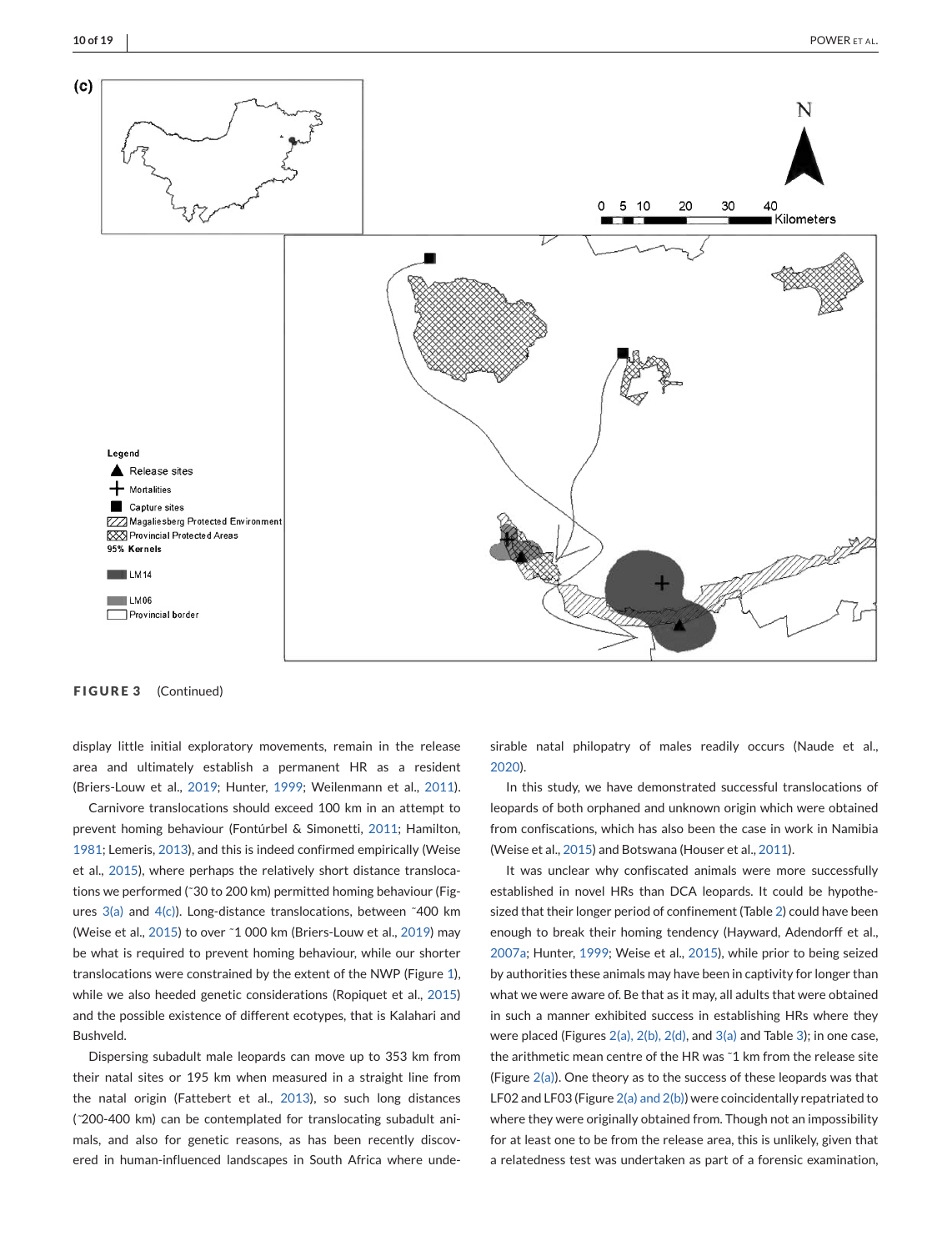<span id="page-10-0"></span>

**FIGURE 4** HRs of leopards in the western NWP, with dark (50% kernel), and light grey (95% kernels) for (a) relocated LF07 (Aug-15 to Oct-16) and translocations of (b) LF09 and LM10 (Jun-16 to Oct-16) and (c) LF16 (Sep-19 to Apr-20). Capture and release sites are indicated, as are arithmetic mean centres of HRs and sites of death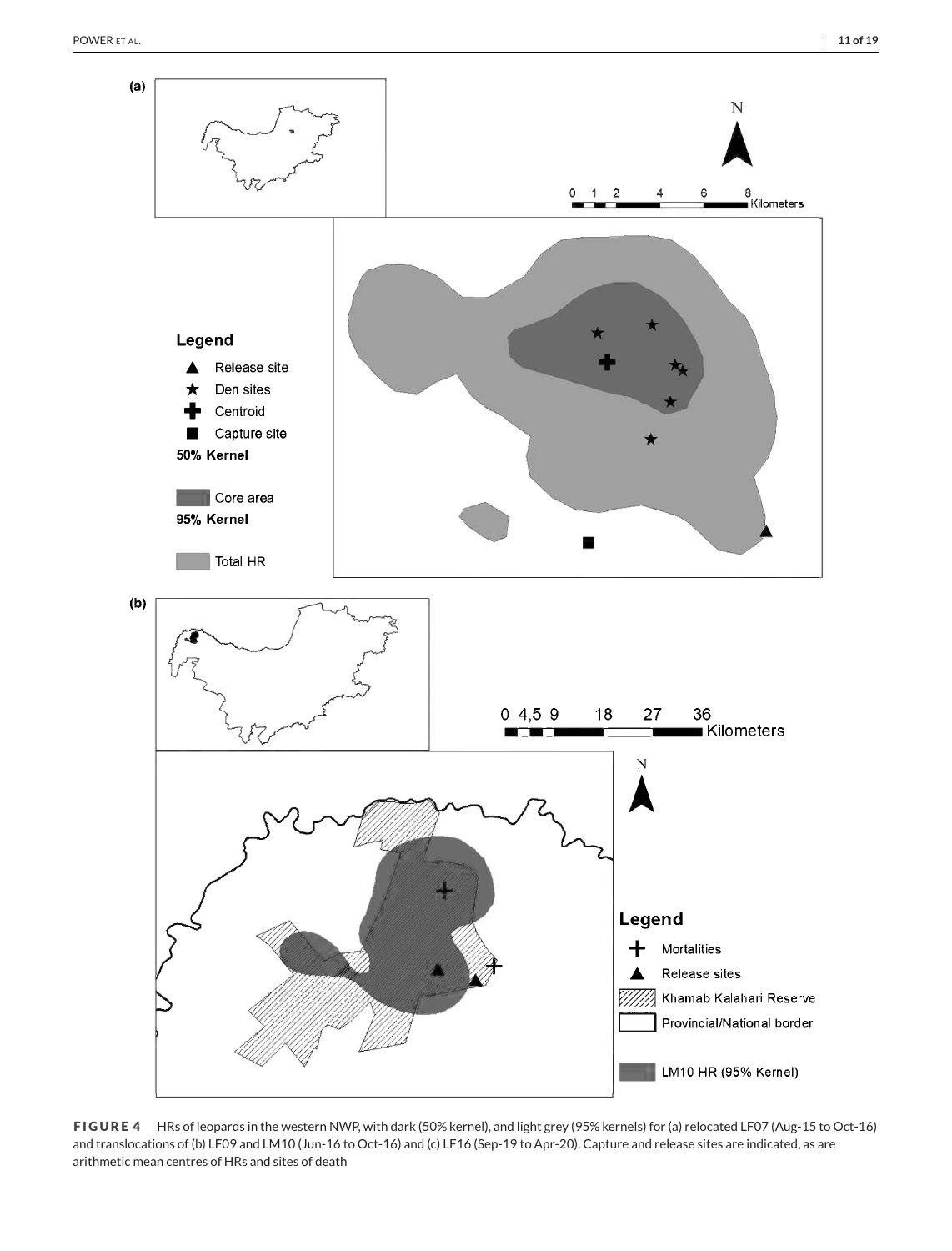

**FIGURE 4** (Continued)

and they were found to be unrelated, which would be unusual, given female leopard philopatry (Balme et al., [2013;](#page-16-0) Fattebert et al., [2015;](#page-16-0) Naude et al., [2020\)](#page-17-0).

Of the orphaned leopard, there was success for these animals in general, where at least two, a male and female established a stable HR (Figure  $2(c)$  and  $2(d)$ ), and the success of these HR establishments was simply due to applying biological knowledge and simulating a dispersal as closely as possible by repatriating these animals relatively near to where they were born, *viz* < 50 km (see also Fattebert et al., [2015\)](#page-16-0).

For the first time, we document a negative impact associated with translocation in that a resident has killed translocated individuals (Table [3\)](#page-12-0), and in the one case the vacated range was filled by another, as is known to occur (Bailey, [1993;](#page-16-0) Balme et al., [2009\)](#page-16-0). In most cases, the translocated leopards simply home back to their origins (Weilenmann et al., [2011\)](#page-17-0). Failures such as this are important to publish (Fischer & Lindenmayer, [2000\)](#page-16-0), as there tends to be a publication bias towards successful translocations (Fontúrbel & Simonetti, [2011\)](#page-16-0).

The presence of an existing population of conspecifics at a site may affect the success of a reintroduction through attraction or avoidance (Hayward, Adendorff et al., [2007a;](#page-16-0) Smith & Peacock, [1990\)](#page-17-0). Where resident conspecifics occur, translocated carnivores typically undergo

extensive exploratory movements (Briers-Louw et al., [2019;](#page-16-0) Hamilton, [1981;](#page-16-0) Odden et al., [2014;](#page-17-0) Weilenmann et al., [2011;](#page-17-0)Weise et al., [2015\)](#page-18-0) , which is a prelude to their expulsion, which has been evident in the NWP (Figures  $2(d)$  and  $3(a)$ ), which is due to the absence of vacancies in the territorial system of stable leopard populations (Bailey, [1993;](#page-16-0) Balme et al., [2009;](#page-16-0) Weilenmann et al., [2011\)](#page-17-0). Similarly, with pumas *Puma concolor*, when translocated they can only establish into the territorial matrix if vacancies are present (Ruth et al., [1998\)](#page-17-0), and in the case of translocated tigers *Panthera tigris*, they are invariably killed by residents (Seidensticker et al., [1976\)](#page-17-0). We were thus guilty of underestimating local leopard occurrence. Lemeris [\(2013\)](#page-17-0) has produced a spatial model to determine release site suitability for leopards where various ecological parameters are incorporated, and this appears to be a robust approach to be followed in this.

Furthermore, it is not inconceivable that translocated males may even cause social disruptions at recipient sites when challenging established territory holders (Athreya, [2006;](#page-16-0) Bailey, [1993;](#page-16-0) Balme et al., [2009;](#page-16-0) Hamilton, [1976\)](#page-16-0), and they *may* elicit infanticide (Balme & Hunter, [2013\)](#page-16-0), which could induce downward spiralling source-sink like dynamics (Balme et al., [2009\)](#page-16-0). To date this is speculative and there is more empirical support for the converse (Table [3;](#page-12-0) Seidensticker et al., [1976\)](#page-17-0).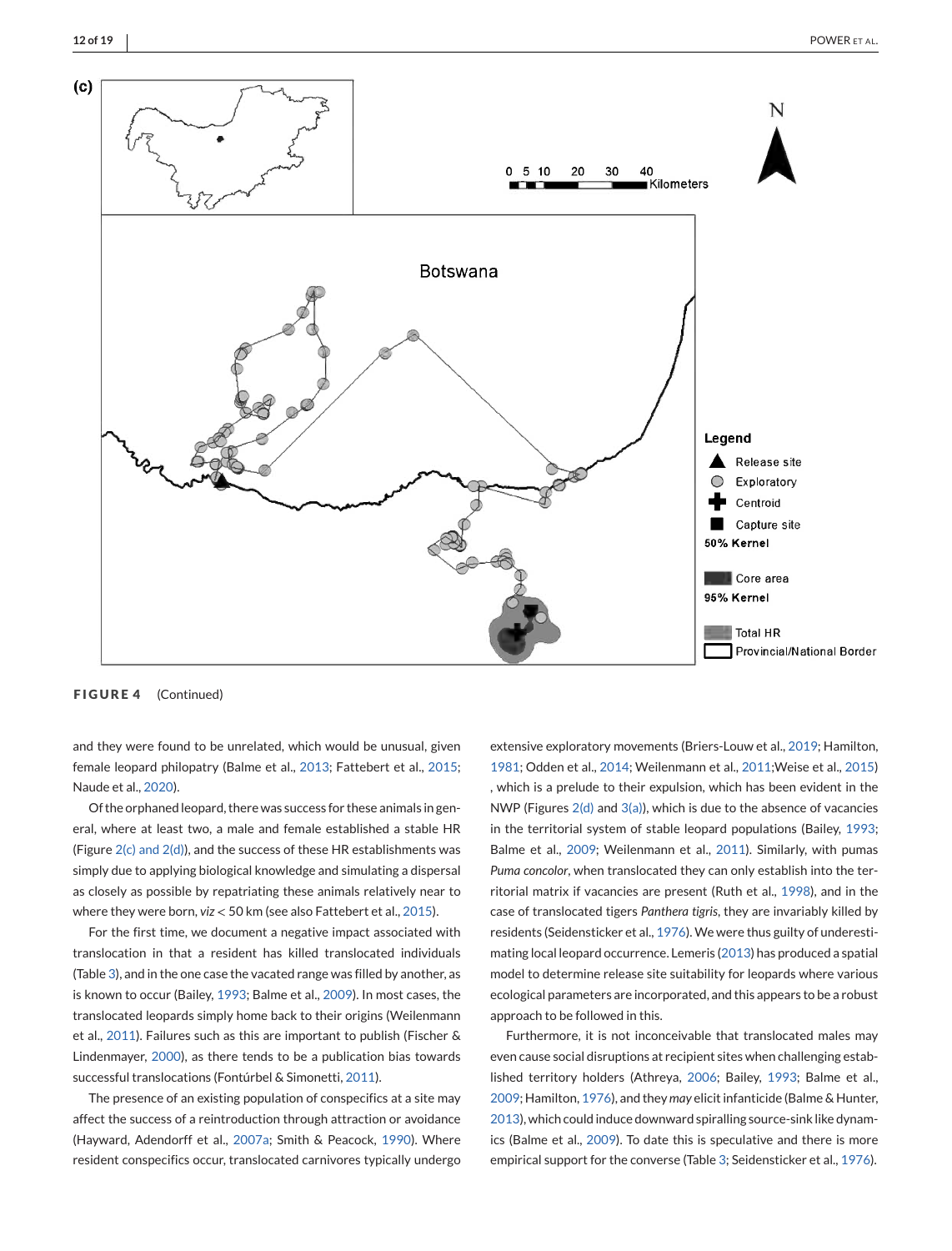<span id="page-12-0"></span>

| Animal            | Present on release<br>$site (> 1$ year)                                          | <b>HR Stabilization</b>          | Death before HR<br>stabilization | <b>HR</b> diameters from<br>release site   | Release site proximity<br>to HR | Causes of mortality and notes                                                                                                                                                                                    |
|-------------------|----------------------------------------------------------------------------------|----------------------------------|----------------------------------|--------------------------------------------|---------------------------------|------------------------------------------------------------------------------------------------------------------------------------------------------------------------------------------------------------------|
| LM01              | Yes                                                                              | $\stackrel{\triangleleft}{\geq}$ | $\lessgtr$                       | $\vec{\nabla}$                             | Unknown                         | Camera trapped a year later in release reserve                                                                                                                                                                   |
| LF02ª             | Yes                                                                              | Yes                              | $\frac{1}{2}$                    | $\overline{\vee}$                          | 50% Kernel                      | Rescued <1 year from snare, and has gone on to<br>reproduce twice in each year after release                                                                                                                     |
| LF <sub>03</sub>  | Yes                                                                              | Yes                              | $\frac{1}{2}$                    | $\vec{\nabla}$                             | 95% Kernel                      | Present, but later disappearance from study area based on<br>intensive camera trapping searches                                                                                                                  |
| LF04 <sup>b</sup> | Yes                                                                              | Yes                              | $\frac{1}{2}$                    | $\stackrel{\textstyle\sim}{\vee}$          | 50% Kernel                      | later), suggesting harvested, either killed or traded live<br>Reproduced, and collar removed and located (>2 years<br>elsewhere                                                                                  |
| LM05              | Yes                                                                              | Yes                              | $\frac{1}{2}$                    | $\vec{\nabla}$                             | Outside HR                      | Collar removed and located by LEDET, after 2 years,<br>suggesting harvested, either killed or traded live<br>elsewhere                                                                                           |
| LM06              | $\frac{1}{2}$                                                                    | $\frac{\circ}{Z}$                | Yes                              | None                                       | None                            | Intraspecific aggression, bite marks under neck suggest<br>male conspecific                                                                                                                                      |
| LF07b             | Yes                                                                              | Yes                              | $\frac{1}{2}$                    | $\vec{\nabla}$                             | 95% Kernel                      | Produced one litter, and survived beyond 2 years, and<br>camera trap footage confirms                                                                                                                            |
| LM08              | $\frac{1}{2}$                                                                    | $\frac{1}{2}$                    | Yes                              | 4                                          | None                            | male conspecific, which may have replaced it, as vacated<br>Intraspecific aggression, bite marks under neck suggest<br>territory, and upon return, this male may have been<br>challenging it on the HR periphery |
| LF09              | $\stackrel{\circ}{\simeq}$                                                       | $\stackrel{\circ}{\simeq}$       | Yes                              | None                                       | None                            | post-mortem, and possibly occurred while in captivity<br>Pulmonary/respiratory condition diagnosed from                                                                                                          |
| LM10              | $\frac{1}{2}$                                                                    | $\frac{1}{2}$                    | Yes                              | None                                       | None                            | intraspecific or interspecific competition, that is leopard<br>Starvation ultimately, but proximately death by either<br>or lion                                                                                 |
| LM11 <sup>b</sup> | Unknown                                                                          | $\frac{1}{2}$                    | Unknown                          | None                                       | None                            | No sign of animal, presumed to have vacated the area<br>entirely, after collar was removed, no camera trap<br>images, so likely dispersed further                                                                |
| LM12 <sup>b</sup> | Yes                                                                              | Yes                              | $\frac{1}{2}$                    | $\stackrel{\textstyle\triangleleft}{\vee}$ | 50% Kernel                      | No further evidence after decollaring, by way of camera<br>traps and suspected to have dispersed further away                                                                                                    |
| LM13 <sup>b</sup> | Unknown                                                                          | $\stackrel{\circ}{\simeq}$       | Unknown                          | $\vec{\mathcal{L}}$                        | 95% Kernel                      | Collar removed and recovered and observed from camera<br>traps, but no intensive work done in HR                                                                                                                 |
| LM14              | $\frac{1}{2}$                                                                    | $\stackrel{\circ}{\simeq}$       | Yes                              | None                                       | None                            | Wire snare suffocation                                                                                                                                                                                           |
| LF15              | Yes                                                                              | Yes                              | $\frac{1}{2}$                    | $\vec{\nabla}$                             | 95% Kernel                      | Wire snare suffocation                                                                                                                                                                                           |
| LF16              | $\frac{\circ}{2}$                                                                | $\stackrel{\circ}{\simeq}$       | $\frac{1}{2}$                    | 4                                          | None                            | Animal currently alive                                                                                                                                                                                           |
|                   | <sup>a</sup> Mortality event reversal - rescued from snare (Power et al., 2020). |                                  |                                  |                                            |                                 |                                                                                                                                                                                                                  |

TABLE 3 Details on HR establishment of leopards in the NWP **TABLE 3** Details on HR establishment of leopards in the NWP

**bRelocated individuals.** bRelocated individuals.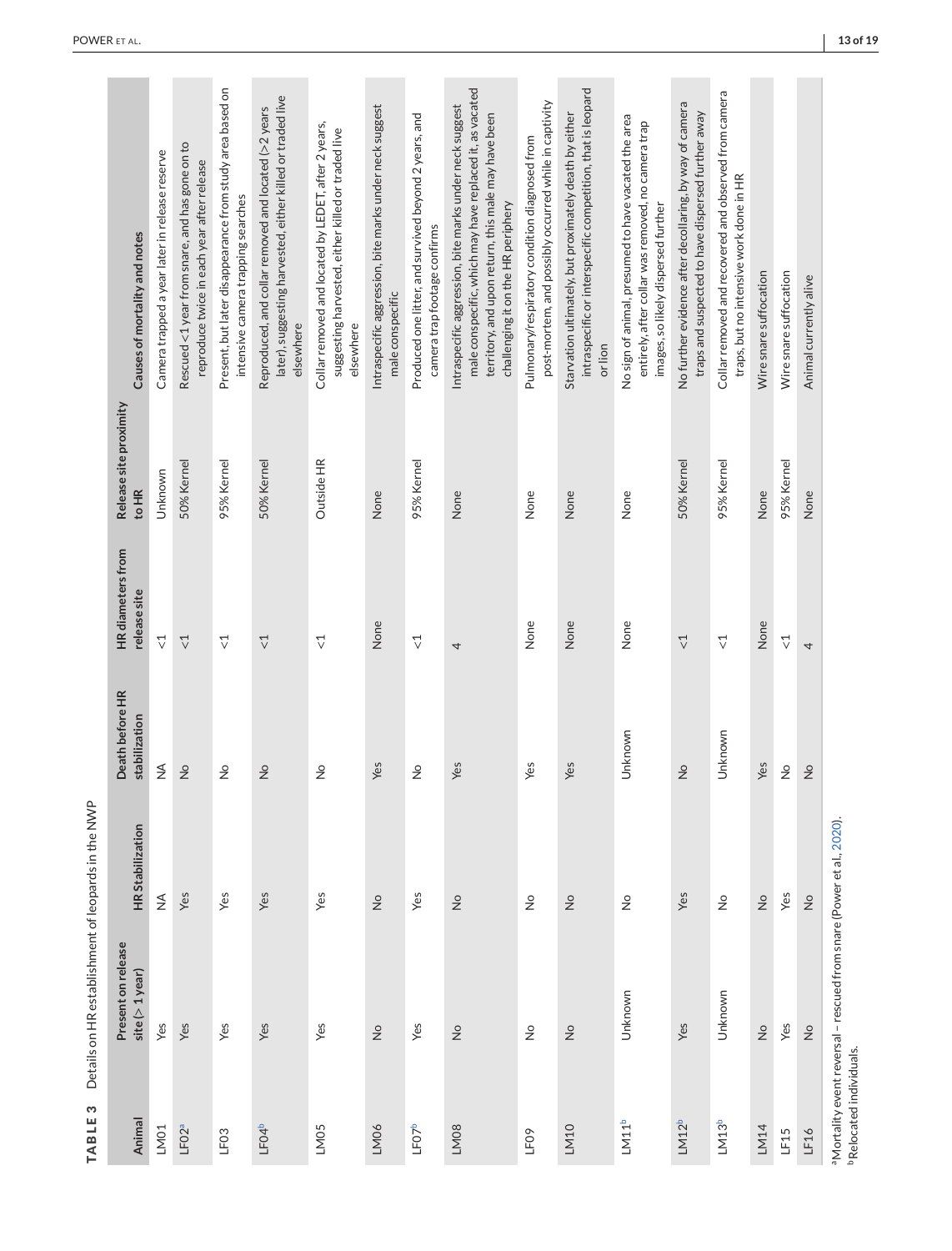|                                     |                                                      |                             |                     | Cost/individual |            |            |
|-------------------------------------|------------------------------------------------------|-----------------------------|---------------------|-----------------|------------|------------|
| (categories)<br>Individuals         | Site fidelity/HR<br>stabilization in<br>release area | Survivorship (1-2<br>years) | Cost (ZAR)          | Cost (USD)      | Cost (EUR) | Cost (GBP) |
| Unknown origin translocations       |                                                      |                             |                     |                 |            |            |
| LM01                                | Yes                                                  | Yes                         | 30,702,51           | 1842.15         | 1535.13    | 1381.61    |
| LF <sub>02</sub>                    | Yes                                                  | Yes                         | 69,636,09           | 4178.17         | 3481.80    | 3133.62    |
| LF <sub>03</sub>                    | Yes                                                  | Yes                         | 112,350,21          | 6741.01         | 5617.51    | 5055.76    |
| LM05                                | Yes                                                  | Yes                         | 138,390.48          | 8303.43         | 6919.52    | 6227.57    |
| Median                              |                                                      |                             | 90,993.15           | 5459.59         | 4549.66    | 4094.69    |
| Mean $(\pm$ SD)                     |                                                      |                             | $87,770 \pm 47,441$ |                 |            |            |
| Translocations of putative DCAs     |                                                      |                             |                     |                 |            |            |
| LM06                                | $\stackrel{\circ}{\simeq}$                           | $\stackrel{\circ}{\succeq}$ | 46,197.98           | 2771.88         | 2309.90    | 2078.91    |
| LM08                                | $\stackrel{\circ}{\simeq}$                           | $\frac{\circ}{\mathsf{Z}}$  | 55,375.28           | 3322.52         | 2768.76    | 2491.89    |
| LF09                                | $\stackrel{\circ}{\succeq}$                          | $\stackrel{\mathtt{o}}{z}$  | 41,814.80           | 2508.89         | 2090.74    | 1881.67    |
| LM14                                | $\stackrel{\circ}{\simeq}$                           | $\stackrel{\circ}{\simeq}$  | 34,268.00           | 2056.08         | 1713.40    | 1542.06    |
| LF16                                | $\stackrel{\circ}{\simeq}$                           | Yes                         | 52,574.80           | 3154.49         | 2628.74    | 2365.87    |
| Median                              |                                                      |                             | 46,197.98           | 2771.88         | 2309.90    | 2078.91    |
| $Mean(\pm SD)$                      |                                                      |                             | 46,046 ± 8460       |                 |            |            |
| Translocation/Relocation of orphans |                                                      |                             |                     |                 |            |            |
| LF15                                | Yes                                                  | $\frac{1}{2}$               | 85,213.50           | 5112.81         | 4260.68    | 3834.61    |
| LM10                                | $\stackrel{\circ}{\simeq}$                           | $\frac{1}{2}$               | 112,809.10          | 6714.83         | 5612.39    | 5013.74    |
| LM11                                | Unknown                                              | Unknown                     | 65,258.00           | 3915.48         | 3262.90    | 2936.61    |
| LM12                                | Yes                                                  | Unknown                     | 65,114.73           | 3906.88         | 3255.74    | 2930.16    |
| Median                              |                                                      |                             | 75,235.75           | 4514.15         | 3761.79    | 3385.61    |
| $Mean(\pm SD)$                      |                                                      |                             | $820,99 \pm 22,545$ |                 |            |            |
| relocation of residents             |                                                      |                             |                     |                 |            |            |
| LF04                                | Yes                                                  | Yes                         | 38,693.37           | 2321.60         | 1934.67    | 1741.20    |
| LF07                                | Yes                                                  | Yes                         | 33,988.00           | 2039.28         | 1699.40    | 1529.46    |
| LM13                                | Yes                                                  | Unknown                     | 11,047.40           | 662.84          | 552.37     | 497.13     |
| Median                              |                                                      |                             | 33,988.00           | 2039.28         | 1699.40    | 1529.46    |
| Mean $(\pm SD)$                     |                                                      |                             | $27,910 \pm 14,791$ |                 |            |            |

<span id="page-13-0"></span>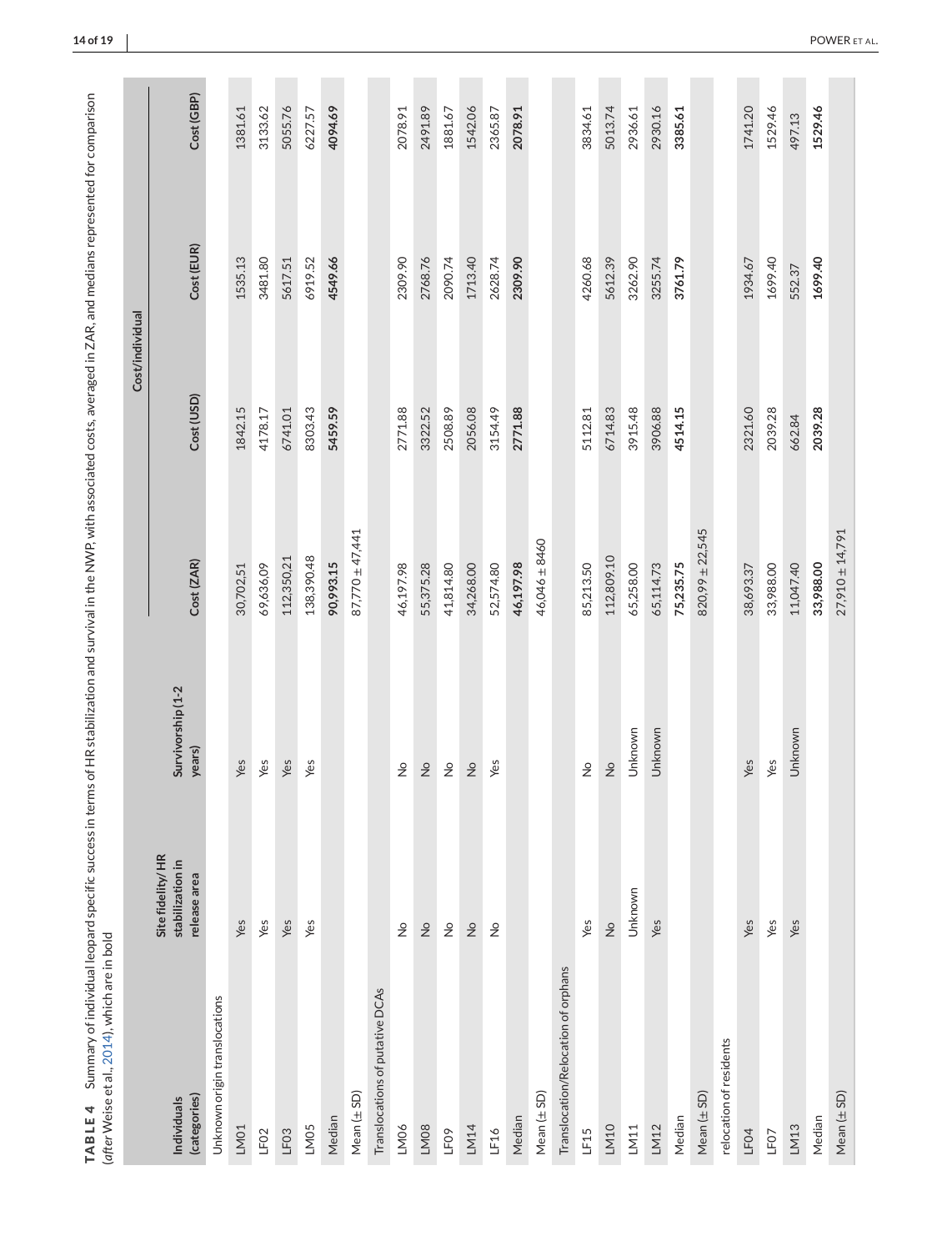

<span id="page-14-0"></span>

**FIGURE 5** Monthly UDOIs of leopards that had been (a) confiscated, (b) relocated and translocated as (c) orphans and (d) DCAs (see SuppInfo data for Figure 5)

Vacant leopard territories are re-colonized by male dispersers within 3 months of a predecessor's death (Balme et al., [2009\)](#page-16-0), and in our example with the death of LM08 (Table [3\)](#page-12-0), this took place after about 6 months when we could speculate of a territory take-over, which was possibly a male leopard that had been residing within its territory (or margins) for a while (cf. Naude et al., [2020\)](#page-17-0).

Where HRs are not asymptotic, and ever increasing in size, this is the case with dispersing subadults (Fattebert et al., [2016;](#page-16-0) Mizutani & Jewell, [1998\)](#page-17-0), or when animals are engaged in extensive exploratory movements (Briers-Louw et al., [2019;](#page-16-0) Odden et al., [2014;](#page-17-0) Weilenmann et al., [2011\)](#page-17-0). Area-observation curves can be analysed by calculating the cumulative monthly HR size change (Briers-Louw et al., [2019\)](#page-16-0), where we found it sufficient to look at monthly-level HR stabilization as to whether asymptotic HR had been attained or not (Figure 5). Comparing translocated animals to that of residents proved worthwhile in this study (see also Weise et al., [2015\)](#page-18-0), but one needed to subjectively decided upon a particular UDOI threshold, and despite clear territoriality (i.e. reproduction), large HRs exhibited by some translocated leopards did confound the UDOI approach a bit, particularly when short temporal periods were examined.

In our study, leopards settled into HRs relatively quickly (Table [3\)](#page-12-0), not unlike attempts made in Namibia (Weise et al., [2015\)](#page-18-0). Translocated leopards were found to establish HRs as early as 2 weeks in Namibia (Weise et al., [2015\)](#page-18-0), 2 months in India (Mondal et al., [2013\)](#page-17-0) and 4 months in Malawi (Briers-Louw et al., [2019\)](#page-16-0). These results (Table [3\)](#page-12-0), and others (Briers-Louw et al., [2019;](#page-16-0) Weise et al., [2015\)](#page-18-0), contradict Hamilton's [\(1981\)](#page-16-0) supposition that female leopards cannot establish HRs when translocated.

Interestingly also, Weise et al. [\(2015\)](#page-18-0) found no significant differences between the survivorship for leopards which were translocated compared to residents (Weise et al., [2015\)](#page-18-0), while we do report lower survival (Table [4\)](#page-13-0). The reality is that it is difficult to tease apart the prevailing mortality rates of any given area, whether natural or anthropogenic (Swanepoel et al., [2015\)](#page-17-0), as one has no sure way of ascribing it to translocation. Hence we did not focus on survival by the end of the first year as it has to be placed in context of what the background mortality rate is.

We have found that young adult females (2-3 years) readily estab-lished HRs (Table [3;](#page-12-0) Figures  $2(c)$ ,  $3(b)$  and  $4(a)$ ), which may be due to unsaturated populations recovering from disturbance (Balme et al., [2009;](#page-16-0) Fattebert et al., [2016\)](#page-16-0), so perhaps such females outside PAs should simply be relocated nearby. However, in general, young adults may still be suitable candidates for translocation (Weise, [2016\)](#page-17-0). This would explain the success of young orphaned leopards (Tables [2–4\)](#page-5-0), and other translocations where leopards were relatively young (Briers-Louw et al., [2019;](#page-16-0) Houser et al., [2011;](#page-17-0) Mondal et al., [2013\)](#page-17-0) and settled readily when compared to older candidates, which showed continuous increases in their cumulative HRs (Briers-Louw et al., [2019\)](#page-16-0). With pumas, the best results came when translocated between 12 and 27 months of age (Ruth et al., [1998\)](#page-17-0), which is when they disperse, and are more likely to accept an unfamiliar area compared to an adult who has spent considerable time in a given place and is adamant upon returning (Ruth et al., [1998\)](#page-17-0).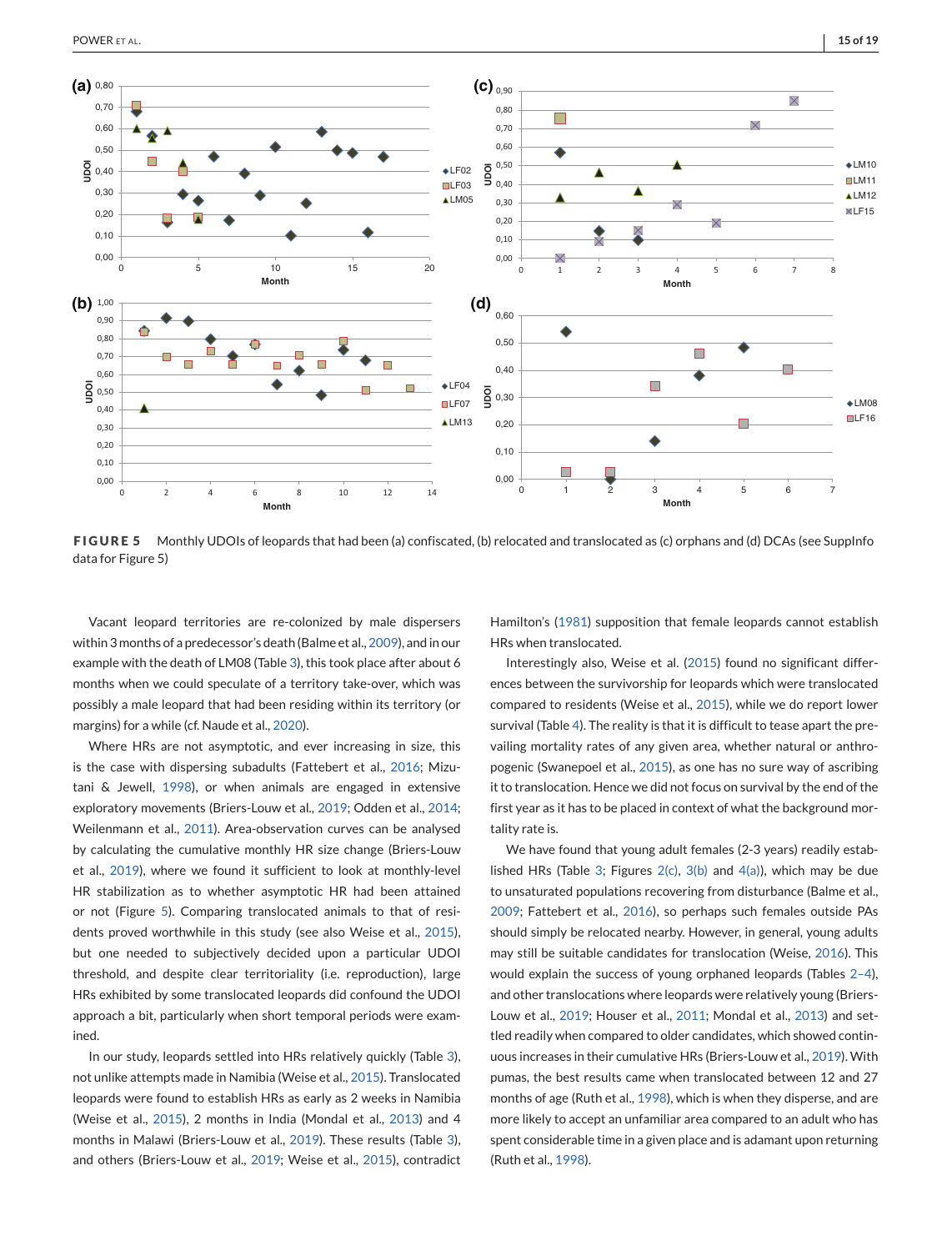Young leopard males typically disperse from their maternal HRs (Bailey, [1993;](#page-16-0) Fattebert et al., [2015\)](#page-16-0), sometimes over considerable distances (Fattebert et al., [2013\)](#page-16-0), resulting in exposure to a range of novel environmental stresses which can resemble effects artificially created through translocation (Weise, [2016\)](#page-17-0). In contrast, subadult females usually take over part of their maternal range (Bailey, [1993;](#page-16-0) Balme et al., [2013;](#page-16-0) Fattebert et al., [2015\)](#page-16-0) and are said to be less suited for translocation (Weise, [2016\)](#page-17-0), but this has not been the case in our study (Table [4\)](#page-13-0), just as some of the published case studies would suggest which demonstrate that young adult females can *sometimes* successfully cope with translocation, become self-sustaining and contribute to recruitment in a breeding population (Briers-Louw et al., [2019;](#page-16-0) Houser et al., [2011;](#page-17-0) Weise, [2016\)](#page-17-0). Normally, leopard females breed for the first time from ˜3 years (Balme et al., [2013\)](#page-16-0), but here, at least two females between 2 and 3 years reproduced (Tables [2](#page-5-0) and [3\)](#page-12-0).

Although it ais difficult to assess reproduction in leopards which are very elusive (Hayward, Kerley et al., [2007b;](#page-16-0) Swanepoel, [2008\)](#page-17-0), as with any felid population when at depressed densities, the opportunity for hastened reproduction arises as a result of a low population density allowing normally subordinate individuals to breed earlier than in established populations (Fattebert et al., [2016;](#page-16-0) Hunter, [1999\)](#page-17-0).

Like our study [\(https://www.youtube.com/watch?v=NVWZba96l-c;](https://www.youtube.com/watch?v=NVWZba96l-c) Table [3\)](#page-12-0), reproduction in translocated female leopards has also been confirmed (Briers-Louw et al., [2019;](#page-16-0) Weise et al., [2015\)](#page-18-0), and suspected (Houser et al., [2011\)](#page-17-0), while males have been observed copulating (Weise et al., [2015\)](#page-18-0), suggesting a genetic contribution to a population. Reproduction is the ultimate sign of success, particularly where there is the birth of a wild-born generation (Hayward, Kerley et al., [2007b\)](#page-16-0). In our study, a female conceived as early as 3 months after release (Table [3;](#page-12-0) Power et al., [2020\)](#page-17-0), while other studies purport this to be at 8 months (Weise, [2016\)](#page-17-0) to over a year (Briers-Louw et al., [2019\)](#page-16-0). Confirmed breeding events have important implications as they may eventually compensate for initial mortalities, demonstrating that translocations can locally supplement and support free-ranging gene pools (Table [3;](#page-12-0) Briers-Louw et al., [2019;](#page-16-0) Weise, [2016\)](#page-17-0). The rationale of assessing translocation success after 12 months is challenged, as the majority of monitored leopard may have their cubs after 2 years postrelease (Briers-Louw et al., [2019;](#page-16-0) Weise, [2016\)](#page-17-0), all of which points to long-term monitoring being essential (Briers-Louw et al., [2019;](#page-16-0) Houser et al., [2011\)](#page-17-0).

Monetary compensation for livestock losses has been considered *in lieu* of translocation (Athreya et al., [2011;](#page-16-0) Fontúrbel & Simonetti, [2011\)](#page-16-0), but the costs of leopard translocation may sometimes be less costly (Weise et al., [2014\)](#page-18-0). In the NWP, given an average estimate of ˜ZAR 9000 per heifer (see [www.vleissentraal.co.za\)](http://www.vleissentraal.co.za) this would suggest a break-even point at the loss of five such livestock, or two animals, if no collar is involved with the perpetrating animal (Table [4\)](#page-13-0). There is often no significance in whether translocation or compensation is opted for (Weise et al., [2014\)](#page-18-0). Ultimately, practitioners should decide for themselves what to consider given their available resources. As for nonconflict related leopards, these are generally even more costly (Table [4\)](#page-13-0), but such costs, that is veterinary treatment, satellite collars, temporary keeping, can be recovered from public interest groups (see Power et al., [2020;](#page-17-0) Weise et al., [2014\)](#page-18-0).

Why some of the translocations of DCA animals failed in the NWP may be due to relatively high human population densities (and anthropogenic mortality), which is said to be the reason for failures in many Indian situations (Athreya et al., [2011\)](#page-16-0), while successes seem to prevail in sparsely inhabited parts of Africa (Briers-Louw et al., [2019;](#page-16-0) Weise et al., [2015\)](#page-18-0).

The results of this study have been sufficient to dictate a preferred policy of relocation over and above translocation as defined. However, practitioners charged with this on the ground are more inclined to consider translocation, for fear of recurring problems of returning individuals. This is also because local farmers have borne witness to practitioners releasing animals adjacent to capture origins and this has not endeared local farmers to authorities.

Given the largest HR sizes (SuppInfo Figures [2–4\)](#page-6-0), maximal distances for relocation in the NWP would amount to 28 km in the NWP, which is well below genetic threshold distances (Ropiquet et al., [2015\)](#page-17-0).

Outside PAs in South Africa, leopards face threats such as illegal hunting, trapping and snaring (Swanepoel et al., [2015\)](#page-17-0), while they may also be subject to the ills of haphazard translocations (Swanepoel et al., [2016\)](#page-17-0). The outcomes of leopard translocations, particularly if they have failed, are almost never known, and we can speculate that there are numerous failures. Furthermore, practitioners should not regard translocation as a panacea and landowners should rather focus on resolving *in situ* conflict and seek to be tolerant of the species.

Future research should look at survivorship in more detail and consider the probability of successful translocations. While owing to the risks of collaring, and arduous nature of having to decollar satellite collared leopards, further studies should look more to conducting metaanalyses on the published literature.

#### **ACKNOWLEDGEMENTS**

We thank Andrew Purdon and Pieter Olivier of M.A.P Scientific Services (MAPSS) for performing the statistical work, including the HR analyses.

A standing permit issued from the national Department of Environmental Affairs covered restricted activities for two of the authors (Permit No. S03005), while ethical guidelines of the Society of American Mammalogists had to be observed (Gannon & Sikes, [2007\)](#page-16-0).

We thank the following organizations who made this work possible: The veterinarians who assisted in immobilizations: PB, Drs Scoustra, Caldwell, Steenkamp and Venter.

The collar sponsors: Bakwena Toll Plaza (Charmaine Van Wyk), Companion Care Vet Clinic UK in Harlow and Chingford, United Kingdom (Chris Venter and Garrick Ponte), C4 Photo Safaris (Shem Compion and Andre Cloete), Enviro-Insight (Sam Laurence), Liftmaster (Maarten Zijp), Pretoria Portland Cement (PPC), Bobtons Construction and Greater Kuduland Safaris (LV).

The landowners and NWPB reserve management for allowing us to release on their properties/reserves, and for logistical support, the staff of the NWP's Directorate of Biodiversity Management.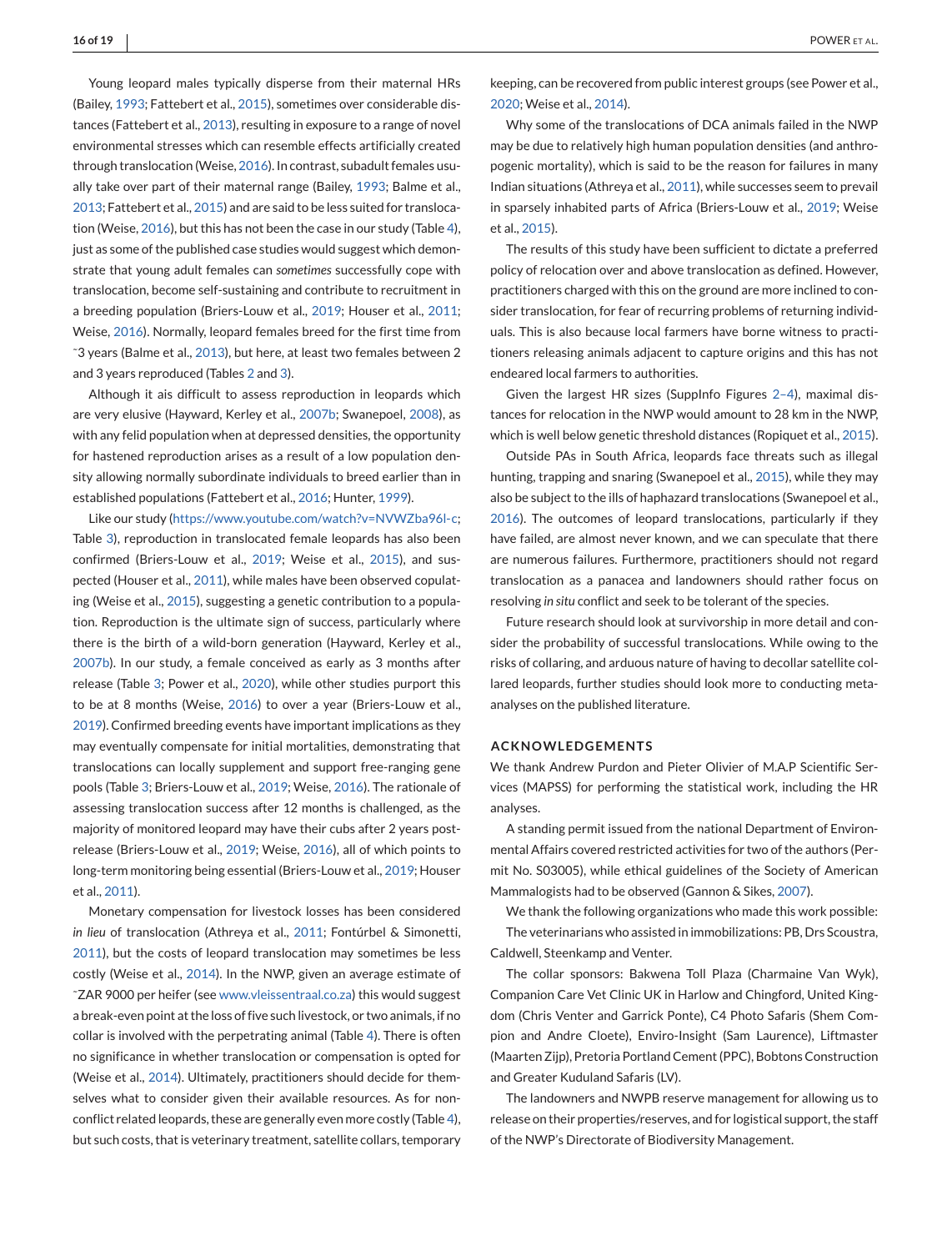<span id="page-16-0"></span>The facilities for the keeping of leopards, whether temporarily or for treatment: Mafunyane Game Reserve, DeWildt Shingwedzi Cheetah & Wildlife Park, Ukutula Conservation Center and the Johannesburg City & Parks (Joburg Zoo).

We also thank the helicopter pilots who assisted us with searching for collared animals (Messrs Botes, Molteno and Botha) as well as those who flew fixed-wing aircrafts for us (Messrs Sutton and Holland-Ramsay).

## **CONFLICTS OF INTEREST**

The authors declare no conflict of interest.

## **AUTHORS' CONTRIBUTIONS**

RJP and M-VB initiated the work, conceived the ideas and methodology, with LV and PB joining in on successively later occasions. RJP led the writing, and all authors contributed critically to the drafts and gave final approval for publication.

### **DATA AVAILABILITY STATEMENT**

The datasets analysed during the current study are available in the Movebank Data Repository (Power & Venter, [2020\)](#page-17-0).

## **PEER REVIEW**

The peer review history for this article is available at [https://publons.](https://publons.com/publon/10.1002/2688-8319.12046) [com/publon/10.1002/2688-8319.12046.](https://publons.com/publon/10.1002/2688-8319.12046)

#### **ORCID**

*R. John Power* <https://orcid.org/0000-0002-0684-4007>

## **REFERENCES**

- Amlaner, J. C., & Macdonald, D. W. (1980). *A handbook on biotelemetry and radio tracking*. Oxford, UK: Pergamon Press.
- Athreya, V. (2006). Is relocation a viable management option for unwanted animals? – the case of the leopard in India. *Conservation and Society*, *4*(3), 419–423.
- Athreya, V., Odden, M., Linnell, J. D. C., & Karanth, K. U. (2011). Translocation as a tool for mitigating conflict with leopards in human-dominated landscapes of India. *Conservation Biology*, *25*, 133–141. [https://doi.org/](https://doi.org/10.1111/j.1523-1739.2010.01599.x) [10.1111/j.1523-1739.2010.01599.x.](https://doi.org/10.1111/j.1523-1739.2010.01599.x)
- Athreya, V. R., Thakur, S. S., Chadhuri, S., & Belsare, V. (2007). Leopards in human-dominated areas: A spillover from sustained translocations into nearby forests?. *Journal of the Bombay Natural History Society*, *104*(1), 45– 50.
- Bailey, T. N. (1993). *The African leopard: Ecology and behaviour of a solitary felid*. New York, NY: Columbia University Press.
- Balme, G. A., Batchelor, A., de Woronin Britz, N., Seymour, G., Grover, M., Hes, L., & Hunter, L. T. B. (2013). Reproductive success of female leopards *Panthera pardus*: The importance of top-down processes. *Mammal Review*, *43*(3), 221–237. [https://doi.org/10.1111/j.1365-2907.2012.](https://doi.org/10.1111/j.1365-2907.2012.00219.x) [00219.x.](https://doi.org/10.1111/j.1365-2907.2012.00219.x)
- Balme, G. A., & Hunter, L. T. B. (2013).Why leopards commit infanticide. *Animal Behaviour*, *86*(4), 791–799. [https://doi.org/10.1016/j.anbehav.2013.](https://doi.org/10.1016/j.anbehav.2013.07.019) [07.019.](https://doi.org/10.1016/j.anbehav.2013.07.019)
- Balme, G. A., Hunter, L. T. B., & Braczkowski, A. R. (2012). Applicability of age-based hunting regulations for African leopards. *PLoS ONE*, *7*, e35209(4), 1–9. <https://doi.org/10.1371/journal.pone.0035209>
- Balme, G. A., Slotow, R., & Hunter, L. T. B. (2009). Impact of conservation interventions on the dynamics and persistence of a persecuted leopard population. *Biological Conservation*, *142*(11), 2681–2690. [https://doi.org/](https://doi.org/10.1016/j.biocon.2009.06.020) [10.1016/j.biocon.2009.06.020.](https://doi.org/10.1016/j.biocon.2009.06.020)
- Balme, G. A., Slotow, R., & Hunter, L. T. B. (2010). Edge effects and the impact of non-protected areas in carnivore conservation: Leopards in the Phinda–Mkhuze complex, South Africa. *Animal Conservation*, *13*, 315– 323. [https://doi.org/10.1111/j.1469-1795.2009.00342.x.](https://doi.org/10.1111/j.1469-1795.2009.00342.x)
- Bertram, B. C. R., & King, J. M. (1976). Lion and leopard immobilization using C1-744. *East African Wildlife Journal*, *14*, 237–239.
- Briers-Louw, W. D., Verschueren, S., & Leslie, A. J. (2019). Big cats return to Majete Wildlife Reserve, Malawi: Evaluating reintroduction success. *African Journal of Wildlife Research*, *49*, 34–50. [https://doi.org/10.3957/](https://doi.org/10.3957/056.049.0034) [056.049.0034.](https://doi.org/10.3957/056.049.0034)
- Cobb, S. (1981). The leopard problems of an overabundant, threatened, terrestrial carnivore. In P. A. Jewell & S. Holt (Eds.), *Problems in management of locally abundant wild mammals* (pp. 181–192). London, UK: Academic Press.
- Cristescu, B., Bernard, R. T. F., & Krause, J. (2013). Partitioning of space, habitat, and timing of activity by large felids in an enclosed South African system. *Journal of Ethology*, *31*(3), 285–298.
- ESRI (Environmental Systems Resource Institute). (2019). *ArcMap 10.1*. Redlands, CA: ESRI.
- Fattebert, J., Balme, G., Dickerson, T., Slotow, R., & Hunter, L. (2015). Density-dependent natal dispersal patterns in a leopard population recovering from over-harvest. *PLoS ONE*, *10*, e0122355(4), 1–15. [https:](https://doi.org/10.1371/journal.pone.0122355) [//doi.org/10.1371/journal.pone.0122355](https://doi.org/10.1371/journal.pone.0122355)
- Fattebert, J., Balme, G. A., Robinson, H. S., Dickerson, T., Slotow, R., & Hunter, L. T. (2016). Population recovery s spatial organization dynamics in adult leopards. *Journal of Zoology*, *299*(3), 153–162. [https://doi.org/10.1111/](https://doi.org/10.1111/jzo.12344) [jzo.12344.](https://doi.org/10.1111/jzo.12344)
- Fattebert, J., Dickerson, T., Balme, G., Slotow, R., & Hunter, L. (2013). Longdistance natal dispersal in leopard reveals potential for a three-country metapopulation. *South African Journal of Wildlife Research*, *43*, 61–67. [https://doi.org/10.3957/056.043.0108.](https://doi.org/10.3957/056.043.0108)
- Fischer, J., & Lindenmayer, D. B. (2000). An assessment of the published results of animal relocations. *Biological Conservation*, *96*, 1–11. [https://](https://doi.org/10.1016/S0006-3207(00)00048-3) [doi.org/10.1016/S0006-3207\(00\)00048-3](https://doi.org/10.1016/S0006-3207(00)00048-3)
- Fontúrbel, F. E., & Simonetti, J. A. (2011). Translocations and humancarnivore conflicts: Problem solving or problem creating?*Wildlife Biology*, *17*(2), 217–224. [https://doi.org/10.2981/10-091.](https://doi.org/10.2981/10-091)
- Gannon, W. L., & Sikes, R. S. (2007). Guidelines of the American Society of Mammalogists for the use of wild mammals in research. *Journal of Mammalogy*, *88*, 809–823. [https://doi.org/10.1644/06-MAMM-F-185R1.1.](https://doi.org/10.1644/06-MAMM-F-185R1.1)
- Grimbeek, A. M. (1992). *The ecology of the leopard (*Panthera pardus*) in the Waterberg*. (MSc thesis).Pretoria, South Africa: University of Pretoria, .
- Hamilton, P. H. (1976). *The movements of leopards in Tsavo National Park, Kenya, as determined by radio-tracking* (PhD thesis), Nairobi, Kenya: University of Nairobi
- Hamilton, P. H. (1981). *The leopard (*Panthera pardus*) and the cheetah (*Acinonyx jubatus*) in Kenya: Ecology, status, conservation, management*. Nairobi, Kenya: U.S. Fish & Wildlife Service, African Wildlife Leadership Foundation & Government of Kenya.
- Hayward, M. W., Adendorff, J., Moolman, L., Hayward, G. J., & Kerley, G. I. H. (2006). The successful reintroduction of leopard *Panthera pardus*into the Addo Elephant National Park. *African Journal of Ecology*, *45*, 103–104.
- Hayward, M. W., Adendorff, J., O'Brien, J., Sholto-Douglas, A., Bissett, C., Moolman, L. C., Bean, P., Fogarty, A., Howarth, D., Slater, R., & Kerley, G. I. H. (2007a). Practical considerations for the reintroduction of large, terrestrial, mammalian predators based on reintroductions to South Africa's Eastern Cape Province. *The Open Conservation Biology Journal*, *1*,  $1 - 11.$
- Hayward, M. W., Kerley, G. I., Adendorff, J., Moolman, L. C., O'Brien, J., Sholto-Douglas, A., Bissett, C., Bean, P., Fogarty, A., Howarth, D., & Slater, R. (2007b). The reintroduction of large carnivores to the Eastern Cape,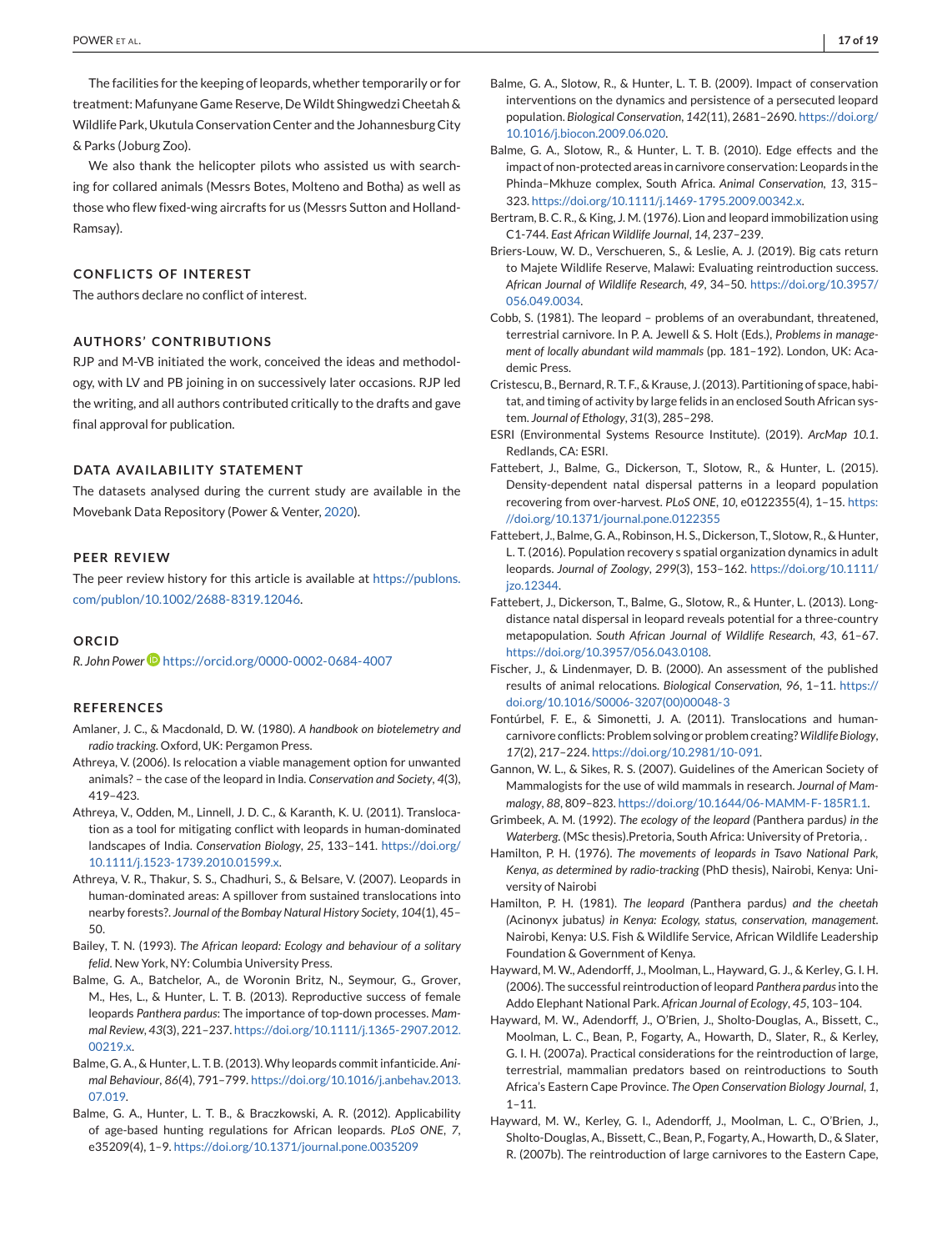<span id="page-17-0"></span>South Africa: An assessment. *Oryx*, *41*(2), 205–214. [https://doi.org/10.](https://doi.org/10.1017/S0030605307001767) [1017/S0030605307001767.](https://doi.org/10.1017/S0030605307001767)

- Houser, A. M., Gusset, M., Bragg, C. J., Boast, L. K., & Somers, M. J. (2011). Pre-release hunting training and post-release monitoring are key components in the rehabilitation of orphaned large felids. *African Journal of Wildlife Research*, *41*(1), 11–20. [https://doi.org/10.3957/056.041.0111.](https://doi.org/10.3957/056.041.0111)
- Hunter, L. (1999). Large felid restoration: Lessons from the Phinda Resource Reserve, South Africa, 1992–1999. *Cat News*, *30*, 20–21.
- Inskip, C., & Zimmermann, A. (2009). Human–felid conflict: A review of patterns and priorities worldwide. *Oryx*, *43*, 18–34. [https://doi.org/10.](https://doi.org/10.1017/S003060530899030X) [1017/S003060530899030X](https://doi.org/10.1017/S003060530899030X)
- IUCN/SSC. (2013). *Guidelines for reintroductions and other conservation translocations*. Gland, Switzerland: Reintroduction Specialist Group of the IUCN Species Survival Commission.
- Lemeris, J. R. (2013). *Identifying areas of socio-ecological value for the translocation of perceived conflict cheetah (*A. jubatus*) and leopard (*P. pardus*) in Namibia* (MSc thesis)., Durham, NC: Duke University
- Linnell, J. D. C., Aanes, R., Swenson, J. E., Odden, J., & Smith, M. E. (1997). Translocation of carnivores as a method for managing problem animals: A review. *Biodiversity and Conservation*, *6*, 1245–1257. [https://doi.org/10.](https://doi.org/10.1023/B:BIOC.0000034011.05412.cd) [1023/B:BIOC.0000034011.05412.cd](https://doi.org/10.1023/B:BIOC.0000034011.05412.cd)
- Marker, L. L., & Dickman, A. J. (2005). Factors affecting leopard (*Panthera pardus*) spatial ecology, with particular reference to Namibian farmlands. *South African Journal of Wildlife Research*, *35*(2), 105–115.
- McKenzie, A. A. (1993). *The capture and care manual*. Lynwood Ridge, Pretoria, South Africa: Wildlife Decision Support Services & SA Vet Foundation.
- McManus, J. S. (2009). *Spatial ecology and activity patterns of leopards (*Panthera pardus*) in the Baviaanskloof and Greater Addo Elephant .National Park (GAENP), Eastern Cape Province, South Africa* (Msc thesis)., Grahamstown, South Africa: Rhodes University
- McManus, J. S., Dickman, A. J., Gaynor, D., Smuts, B. H., & Macdonald, D. W. (2014). Dead or alive? Comparing costs and benefits of lethal and nonlethal human–wildlife conflict mitigation on livestock farms. *Oryx*, *49*(4), 687–695. [https://doi.org/10.1017/S0030605313001610.](https://doi.org/10.1017/S0030605313001610)
- Mills, M. G. L. (1991). Conservation management of large carnivores in Africa. *Koedoe*, *34*(1), 81–90. [https://doi.org/10.4102/koedoe.v34i1.](https://doi.org/10.4102/koedoe.v34i1.417) [417.](https://doi.org/10.4102/koedoe.v34i1.417)
- Mizutani, F. (1993). Home range of leopards and their impact on Kenyan ranches. *Symposia of the Zoological Society of London*, *65*, 425–439.
- Mizutani, F., & Jewell, P. A. (1998). Home range and movements of leopards on a livestock ranch in Kenya. *Journal of Zoology*, *244*, 269–286. [https:](https://doi.org/10.1111/j.1469-7998.1998.tb00031.x) [//doi.org/10.1111/j.1469-7998.1998.tb00031.x.](https://doi.org/10.1111/j.1469-7998.1998.tb00031.x)
- Mondal, K., Bhattacharjee, S., Gupta, S., Sankar, K., & Qureshi, Q. (2013). Home range and resource selection of 'problem' leopards trans-located to forested habitat. *Current Science*, *105*(3), 338–345.
- Mucina, I., & Rutherford, M. C. (2006). *The vegetation of South Africa, Lesotho and Swaziland*. Strelitzia, Vol. 19. Pretoria, South Africa: South African National Biodiversity Institute.
- Naude, V. N., Balme, G. A., O'Riain, J., Hunter, L. T., Fattebert, J., Dickerson, T., & Bishop, J. M. (2020). Unsustainable anthropogenic mortality disrupts natal dispersal and promotes inbreeding in leopards. *Ecology and Evolution*, *10*(8), 3605–3619. [https://doi.org/10.1002/ece3.6089.](https://doi.org/10.1002/ece3.6089)
- Ngoprasert, D., Lynam, A. J., Sukmasuang, R., Tantipisanuh, N., Chutipong, W., Steinmetz, R., Jenks, K. E., Gale, G. A., Grassman, L. I. Jr., Kitamura, S., Howard, J. G., Cutter, P., Leimgruber, P., Songsasen, N., & Reed, D. H. (2012). Occurrence of three felids across a network of protected areas in Thailand: Prey, intraguild, and habitat associations. *Biotropica*, *44*(6), 810–817. [https://doi.org/10.1111/j.1744-7429.2012.00878.x.](https://doi.org/10.1111/j.1744-7429.2012.00878.x)
- Norton, P. M., & Lawson, A. B. (1985). Radio-tracking of leopards and caracals in the Stellenbosch area, Cape Province. *South African Journal of Wildlife Research*, *15*, 17–24.
- Odden, M., Athreya, V., Rattan, S., & Linnell, J. D. C. (2014). Adaptable neighbours: Movement patterns of GPS-collared leopards in human domi-

nated landscapes in India. *PloS ONE*, *9*(11), e1120441–9. [https://doi.org/](https://doi.org/10.1371/journal.pone.0112044PMID:25390067) [10.1371/journal.pone.0112044PMID:25390067](https://doi.org/10.1371/journal.pone.0112044PMID:25390067)

- Pitman, R. T., Kilian, P. J., Ramsay, P. M., & Swanepoel, L. H. (2013). Foraging and habitat specialization by female leopards (*Panthera pardus*) in the Waterberg Mountains of South Africa. *South African Journal of Wildlife Research*, *43*(2), 167–184. [https://doi.org/10.3957/056.043.0204.](https://doi.org/10.3957/056.043.0204)
- Power, R. J., Koeppel, K., Le Grange, F., Botha, M-V., Hoogstad, C., & Bartels, P. (2020). Remediation of an injured leopard and its successful release back into the wild. *Journal of Wildlife Rehabilitation*, *40*(1), 7–13.
- Power, R. J., Van Straaten, A., Schaller, R., Mooke, M., Boshoff, T., & Nel, H. P. (2019). An inventory of mammals of the North West Province, South Africa. *Annals of the Ditsong Museum of Natural History*, *8*, 6–29.
- Power, R. J., & Venter, L. (2020). Data from: Repatriating leopards into novel landscapes of a South African province. *Movebank Data Repository*. [https:](https://doi.org/10.5441/001/1.s6r7r28b) [//doi.org/10.5441/001/1.s6r7r28b](https://doi.org/10.5441/001/1.s6r7r28b)
- R-Core Team (2014). *R: A language and environment for statistical computing*. Vienna, Austria: R Foundation for Statistical Computing. URL Retrieved from <http://www.R-project.org/>
- Ropiquet, A., Knight, A. T., Born, C., Martins, Q., Balme, G., Kirkendall, L., Hunter, L., Senekal, C., & Matthee, C. A. (2015). Implications of spatial genetic patterns for conserving African leopards. *Molecular Biology and Genetics*, *338*, 728–737. [https://doi.org/10.1016/j.crvi.2015.06.019.](https://doi.org/10.1016/j.crvi.2015.06.019)
- Rosenblatt, E., Creel, S., Becker, M. S., Merkle, J., Mwape, H., Schuette, P., & Simpamba, T. (2016). Effects of a protection gradient on carnivore density and survival: An example with leopards in the Luangwa valley, Zambia. *Ecology and Evolution*, *6*, 3772–3785. [https://doi.org/10.1002/ece3.](https://doi.org/10.1002/ece3.2155) [2155](https://doi.org/10.1002/ece3.2155)
- Ruth, T. K., Logan, K. A., Sweanor, L. L., Hornocker, M. G., & Temple, L. J. (1998). evaluating cougar translocation in New Mexico. *Journal ofWildlife Management*, *62*, 1264–1275. [https://doi.org/10.2307/3801990.](https://doi.org/10.2307/3801990)
- Seidensticker, J., Lahiri, J. E., Das, K. C., & Wright, A. (1976). Problem tiger in the Sunderbans. *Oryx*, *11*, 267–273. [https://doi.org/10.1017/](https://doi.org/10.1017/S0030605300013703) [S0030605300013703.](https://doi.org/10.1017/S0030605300013703)
- Smith, A. T., & Peacock, M. M. (1990). Conspecific attraction and the determination of metapopulation colonization rates. *Conservation Biology*, *4*, 320–323. [https://www.jstor.org/stable/2385790.](https://www.jstor.org/stable/2385790)
- Stander, P. E. (1997). Field age determination of leopards by tooth wear. *African Journal of Ecology*, *35*, 156–161. [https://doi.org/10.1111/j.1365-](https://doi.org/10.1111/j.1365-2028.1997.068-89068.x) [2028.1997.068-89068.x](https://doi.org/10.1111/j.1365-2028.1997.068-89068.x)
- Swanepoel, L. H. (2008). *Ecology and conservation of leopards,* Panthera pardus*, on selected game ranches in the Waterberg region, Limpopo, South Africa* (MSc thesis), Pretoria, South Africa: University of Pretoria.
- Swanepoel, L. H., Somers, M. J., Van Hoven, W., Schiess-Meier, M., Owen, C., Snyman, A., Martins, Q., Senekal, C., Camacho, G., Boshoff, W., & Dalerum, F. (2015). Survival rates and causes of mortality of leopards *Panthera pardus*in southern Africa. *Oryx*, *49*(4), 595–603. [https://doi.org/](https://doi.org/10.1017/S0030605313001282) [10.1017/S0030605313001282.](https://doi.org/10.1017/S0030605313001282)
- Swanepoel, L. H., Balme, G., Williams, S., Power, R. J., Snyman, A., Gaigher, I., Senekal, C., Martins, Q., & Child, M. F. (2016). A conservation assessment of *Panthera pardus*. In M. F. Child, L. Roxburgh, E. Do Linh San, D. Raimondo, & H. T. Davies-Mostert (Eds.), *The red list of mammals of South Africa, Swaziland and Lesotho*, (1–13). Johannesburg, South Africa: Endangered Wildlife Trust. [https://www.ewt.org.za/wp-content/](https://www.ewt.org.za/wp-content/uploads/2019/02/32.-Leopard-Panthera-pardus_VU.pdf) [uploads/2019/02/32.-Leopard-Panthera-pardus\\_VU.pdf.](https://www.ewt.org.za/wp-content/uploads/2019/02/32.-Leopard-Panthera-pardus_VU.pdf)
- Van Winkle, W. (1975). Comparison of several probabilistic home-range models. *Journal of Wildlife Management*, *39*, 118–123. [https://doi.org/10.](https://doi.org/10.2307/3800474) [2307/3800474.](https://doi.org/10.2307/3800474)
- Weilenmann, M., Gusset, M., Mills, D. R., Gabanapelo, T., & Schiess-Meier, M. (2011). Is translocation of stock-raiding leopards into a protected area with resident conspecifics an effective management tool?. *Wildlife Research*, *37*(8), 702–707. [https://doi.org/10.1071/WR10013.](https://doi.org/10.1071/WR10013)
- Weise, F. J. (2016). *An evaluation of large carnivore translocations into freerange environments in Namibia* (PhD thesis)., Manchester, United Kingdom: Manchester Metropolitan University.